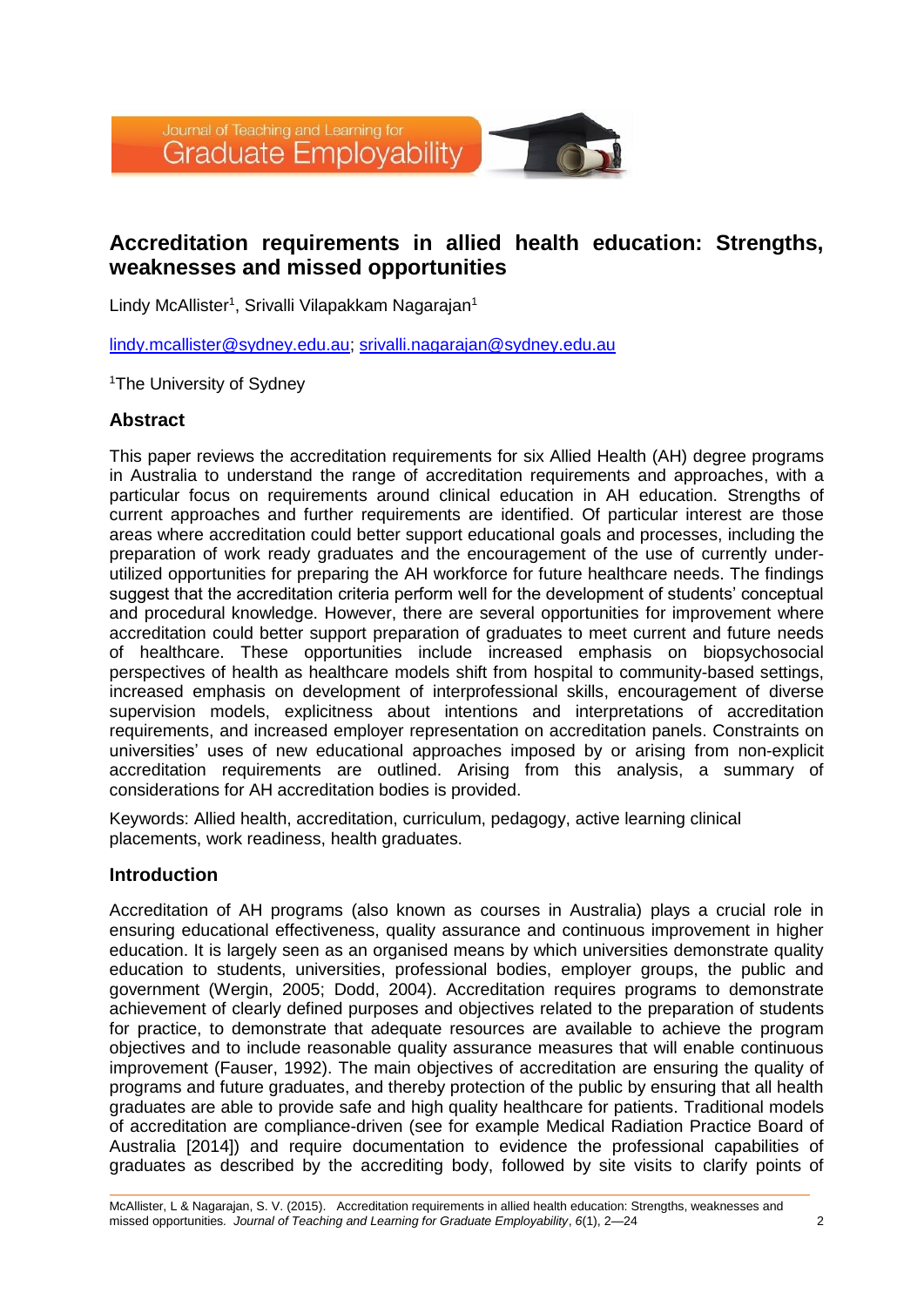uncertainty, collect additional evidence and triangulate data (evidence) from multiple sources such as academics, students, clinical supervisors and employers. Other models (see for example Australian Skills and Quality Authority course accreditation models [ASQA, 2013]) use a university-based internal systemic approach to quality assurance and continuous improvement. In the past, accreditation often focused on educational inputs and resources, but in recent times there has been a shift in this focus with an increased emphasis being placed on student learning outcomes and attainment of competencies (Wergin, 2005; Speech Pathology Australia, 2011). This shift in emphasis is linked to changes such as enhanced curricular coherence (Health Workforce Australia, 2011), more efficient preparation of the health workforce, and enhanced public accountability for investments in health professional education (AHPRA, 2013; Australian Government, 2011). In addition to accreditation, universities' academic quality performance against the Higher Education Standards Framework is also scrutinised by the Tertiary Education Quality and Standards Agency (TEQSA) (TEQSA, 2014).

In Australia, AH pre-entry programs are developed by universities, based on professional standards, competency statements, registration and accreditation requirements, as well as university requirements and statements of graduate attributes. Programs are then accredited by the relevant accrediting board or council of the Australian Health Practitioner Regulation Agency (AHPRA) for registered professions (e.g. Australian Physiotherapy Council) or professional associations for non-registered professions (e.g. Speech Pathology Australia) against their professional standards, competencies and accreditation requirements to ensure that all university programs meet the minimum standards and develop entry-level graduates ready for professional practice. Accreditation standards developed by accrediting authorities identify the essential knowledge, skills and attributes required for competent entry-level practice in a specific profession. Accreditation standards may take an international perspective to their accreditation standards (for example the World Federation for Occupational Therapists (WFOT) (2002)) or give importance to local contexts of practice (for example Exercise and Sports Science Australia (ESSA, 2012) or include both local and international perspectives. For example, WFOT have developed minimum standards for the education of occupational therapists worldwide so that upon successful completion of occupational therapy courses all graduates will have comparable levels of skill, knowledge and ways of working. These standards are used by the Occupational Therapy Board of Australia and particularized to the national contexts for accreditation of occupational therapy programs in Australia.

A focus on both current and future workforce and patient needs should be at the core of any accreditation. Consideration must be given to work readiness of graduates and their capacity to work within complex systems with complex patients needing interprofessional (IP) care, and deliver healthcare in both the community and hospitals (Health Workforce Australia, 2010a). A shift from current perceptions about what a particular discipline does now to what they might need to do in the future must occur. In preparing graduates, consideration must also be given to new educational approaches which support the attainment of competence and quality while ensuring the safety of graduates; for example, using simulation, role-emerging placements and service learning, IP learning and IP supervision. However, in some cases these are not allowed or are implicitly discouraged as part of clinical education deemed appropriate by accreditation bodies (for example, see Table 2 ESSA requirements for clinical supervision of exercise physiology students).

Given the changing needs for work ready graduates to be able to deliver healthcare in diverse settings, and the availability of new educational approaches to preparing health graduates, the purposes of this paper are to: a) review the accreditation requirements of AH professions (particularly in relation to clinical education); b) consider whether these requirements support the adoption of new educational technologies and approaches and c) investigate whether accreditation requirements are aligned with workplace requirements for work ready health

McAllister, L & Nagarajan, S. V. (2015). Accreditation requirements in allied health education: Strengths, weaknesses and missed opportunities*. Journal of Teaching and Learning for Graduate Employability*, *6*(1), 2—24 3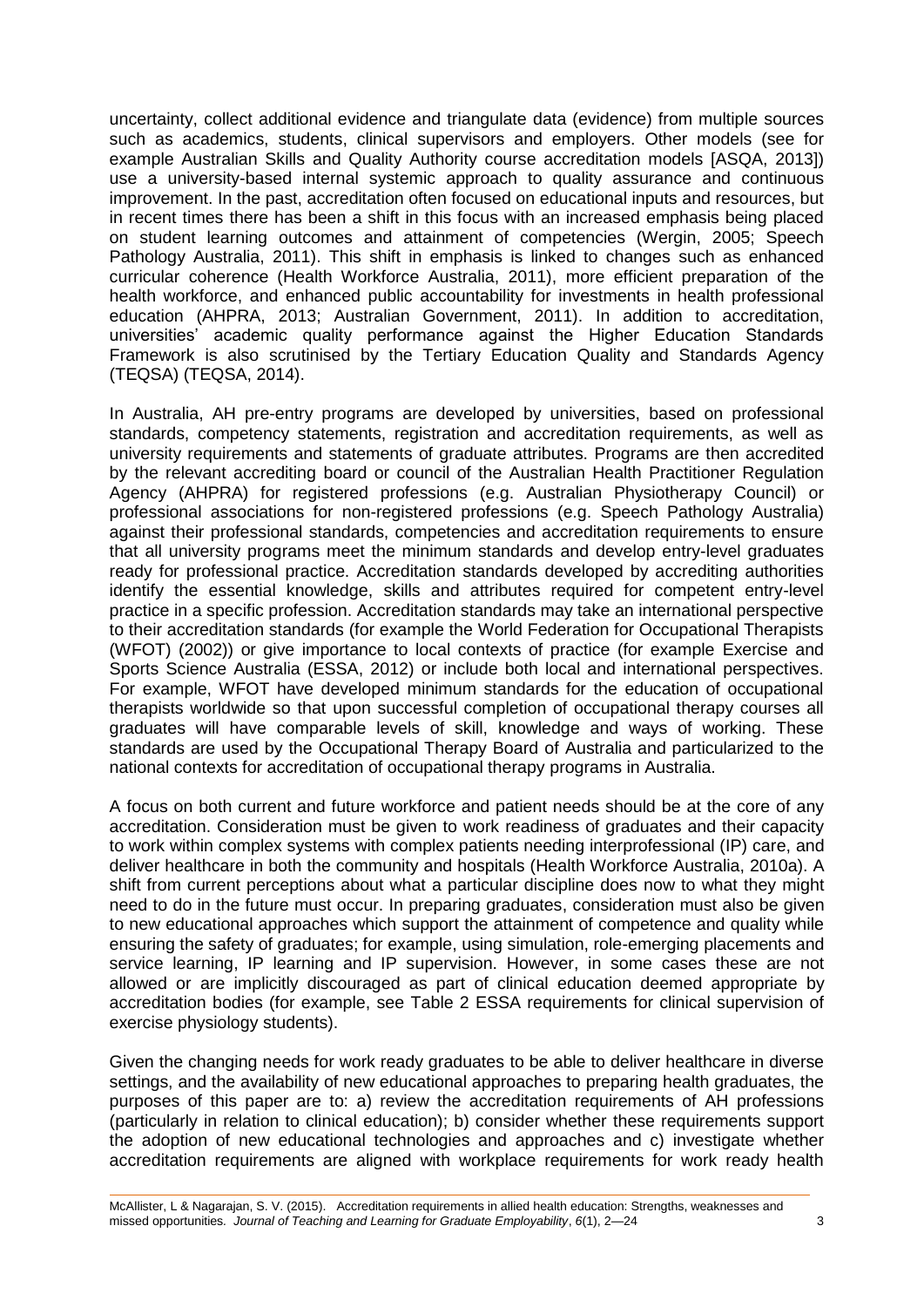graduates. Although accreditation documents increasingly reference professional standards and competency documents, but these are often not explicitly included in accreditation documentation. The focus of this paper is on accreditation documentation.

# **Method**

A document analysis of current accreditation requirements for six AH professions in Australia was conducted with a view to comparing the accreditation requirements across different AH professions, particularly in relation to clinical/fieldwork education components of the programs. While individual profession's competency statements were not analysed, they were embedded in the accreditation requirements of some professions. The AH professions included were: Occupational Therapy (OT), Physiotherapy (PT), Speech Pathology (SP), Exercise Physiology (EP), Medical Radiation Sciences (MRS) and Rehabilitation Counselling (RC). Table 1 lists the accreditation documents that were analysed.

| <b>Profession</b>                     | <b>Document title</b>                                                                                                                                                                                                | <b>Date/Authors/ Websites</b>                                                                                               |
|---------------------------------------|----------------------------------------------------------------------------------------------------------------------------------------------------------------------------------------------------------------------|-----------------------------------------------------------------------------------------------------------------------------|
| OT                                    | Occupational Therapy Australia. (2011). Self-study<br>manual (revised) for accreditation of entry-level<br>occupational therapy education programs. (2nd<br>ed.). Fitzroy.                                           | 2013. Occupational<br>Therapy<br>Australia.                                                                                 |
|                                       | Occupational Therapy Australia. (2013, January).<br><b>Guidelines for Accreditation of Entry-Level</b><br>Occupational Therapy Programs. Fitzroy.                                                                    | http://www.otaus.com.au/about<br>/entry-level-program-<br>accreditation/accreditation-of-<br>entry-level-education-programs |
| <b>SP</b>                             | Accreditation is based on two documents:<br>1. Speech Pathology Australia (2014).<br>Accreditation of Speech Pathology Degree<br>Programs. Melbourne, Australia: Speech Pathology<br>Association of Australia (SPA). | Accreditation<br>of<br>Speech<br>Pathology Degree<br>Programs<br>(document available on request<br>to SPA)                  |
|                                       |                                                                                                                                                                                                                      | http://www.speechpathologyau<br>stralia.org.au/professional-<br>standards-ps/university-<br>accreditation                   |
| ЕP                                    | Exercise and Sports Science Australia (ESSA)<br>(2012). National University Course Accreditation<br>Program: Policies, procedures and application form                                                               | Exercise and Sports Science<br>Australia (ESSA) (2012).                                                                     |
|                                       | for academic units applying for accreditation of a<br>course with Exercise & Sports Science Australia.                                                                                                               | http://www.essa.org.au/for-<br>universities/page1369-2/                                                                     |
| <b>PT</b>                             | Australian Physiotherapy Board: Accreditation of<br>entry level Physiotherapy programs - A manual for<br>Universities Australian Physiotherapy Council<br>(2006).                                                    | http://www.physiocouncil.com.a<br>u/accreditation                                                                           |
| <b>RC</b>                             | Rehabilitation Counselling Association of<br>Australasia (RCAA) Accreditation Manual for<br><b>Rehabilitation Counselling Education Programs</b><br>2012.                                                            | RCAA<br>(document<br>made<br>via email<br>available<br>the<br>to<br>authors upon request)                                   |
| <b>MRS</b> includes                   | Medical Radiation Practice Board of Australia<br>(2013). Accreditation Standards: Medical radiation                                                                                                                  | http://www.medicalradiationpra<br>cticeboard.gov.au/Accreditation                                                           |
| Diagnostic<br>Radiography<br>$(DR)$ . | practice December 2013.<br>Medical Radiation Practice Board of Australia<br>(2014). Medical radiation practice accreditation<br>guidance material March 2014.                                                        | .aspx                                                                                                                       |

*Table 1: List of Allied Health Accreditation Documents used for Analysis* 

McAllister, L & Nagarajan, S. V. (2015). Accreditation requirements in allied health education: Strengths, weaknesses and missed opportunities. Journal of Teaching and Learning for Graduate Employability, 6(1), 2—24 <sup>7</sup> <sup>4</sup>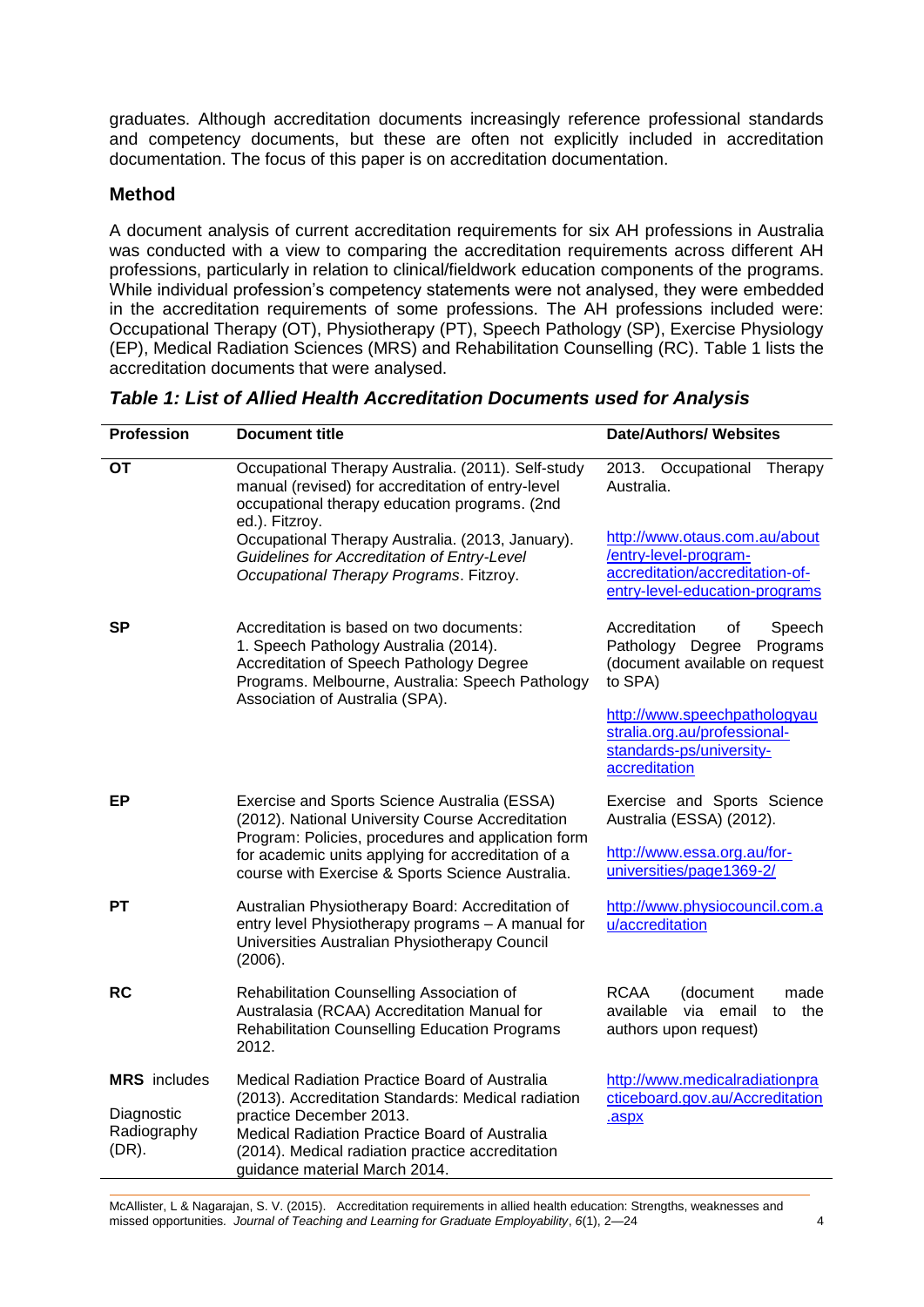### **Comparison analysis**

Table 2 summarises a comparison for each discipline of accreditation requirements for program length, the minimum number of hours of clinical practice required of students, categories in which experience should be obtained, supervisory requirements, prescribed general/fieldwork teaching modes and educational methods, assessment tools used, supervisor to student ratios for placements, and any other requirements related to placements.

#### *Duration of Programs*

AH programs range from three to four years duration for undergraduate and one to two years for graduate entry masters programs. Some AH programs (e.g. SP, PT, OT and EP) are delivered as four-year undergraduate or two-year graduate entry masters programs. Others (e.g. RC) have a minimum of three years for undergraduate programs and a minimum of one year full time for postgraduate programs. DR requires a minimum of three years for undergraduate and two or two and a half years for graduate entry master programs.

#### *Hours of clinical practice*

Some AH professions specified the minimum number of hours of clinical placement with or without any conditions while others did not prescribe minimum hours of placement or specify any conditions. In professions such as OT, EP and RC accreditation guidelines specified the minimum number of hours of clinical placement and any conditions were provided. For example, 1000 hours of clinical practice are required in OT and it is also a requirement that students spend those hours implementing an OT process or an aspect of OT process with or for a real person. EP specified that only 50 hours out of the minimum 500 clinical hours could be used for simulated activities; another 50 hours should involve exercise prescription and the activities delivered by students are to be within the scope of practice of an accredited exercise physiologist (AEP). In DR, PT and SP no specified number of hours of clinical practice was mandated. In these programs the clinical placement hours required for students varied from one university degree to another. For example, Health Workforce Australia (2014) shows that the clinical education hours across the physiotherapy programs in Australia during 2012 ranged from 594 hours to 1470 hours with an overall average of hours being 1000 hours. No specified minimum number of hours was provided for SP but students must be assessed as competent at the point of graduation, against the competency-based occupational standards (CBOS) (Speech Pathology Australia, 2011) for speech pathologists.

### *Categories in which experience should be obtained*

Some AH professions specified the categories in which experience should be obtained and/or minimum and maximum number of hours for each experience category. For example, OT, SP, PT and EP requirements were very prescriptive. The type of prescription was however v varied. OTs need to have clinical experience in a range of placements across the lifespan and in rural/remote as well as metropolitan settings. SP, on the other hand, requires students to obtain experience with both adult and paediatric caseloads in impairment categories of language, speech, voice, fluency, swallowing and multi-modal communication for Units of Competence 1-4 (assessment, analysis and interpretation, planning evidence-based speech pathology practice and implementation of speech pathology practice), as well as experiences to demonstrate competence in Units 5-7 (planning, providing and managing speech pathology services, professional and supervisory practice and lifelong learning and reflective practice).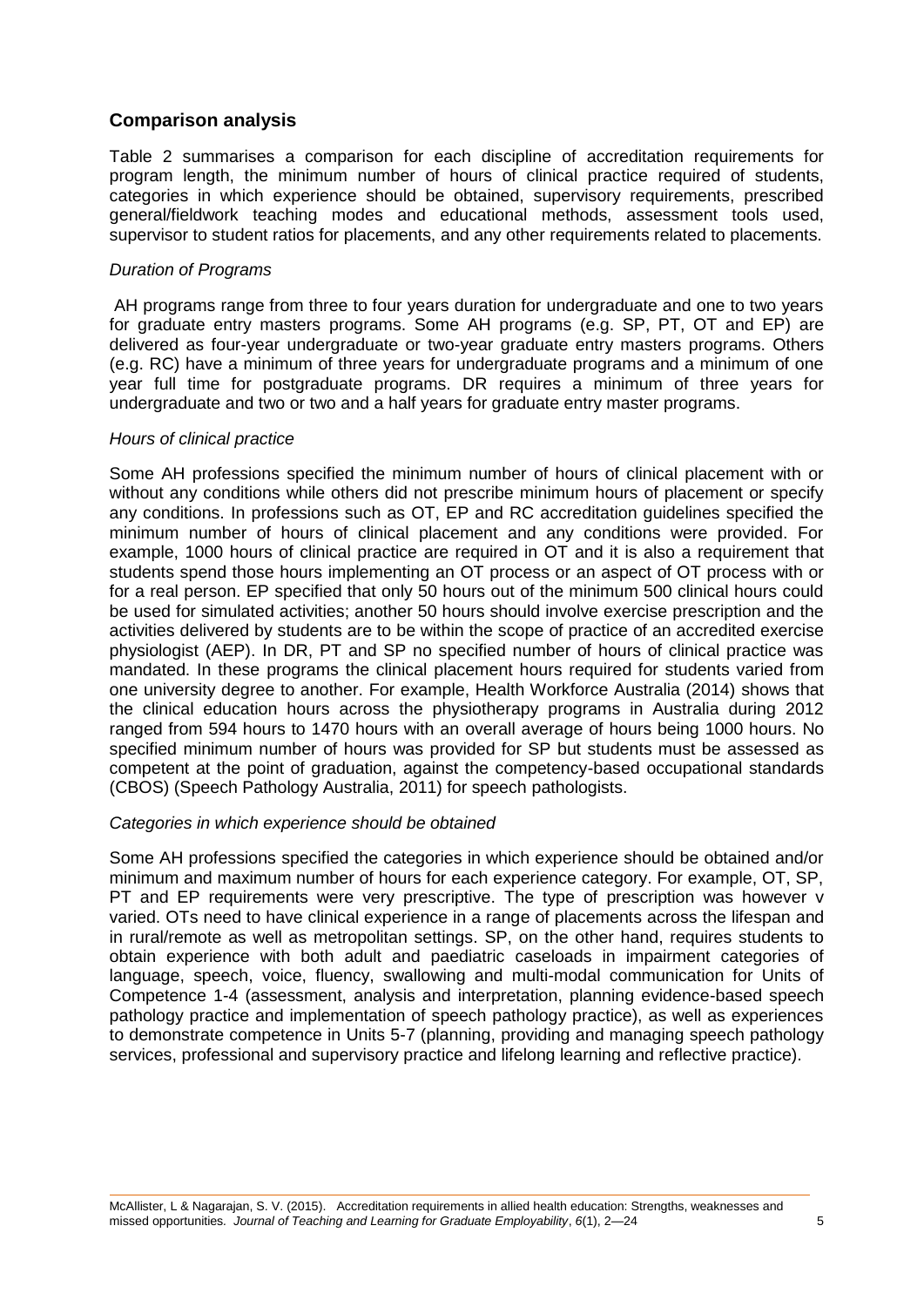| <b>Discipline and</b><br>accrediting entity                                                                                                            | Program<br>length                                                                                                                                      | <b>Hours</b><br>(hrs)of<br>clinical<br>practice                            | <b>Categories experience</b><br>should be obtained in                                                                                                                                                                                                     | <b>Supervisory requirements</b>                                                                                                                                                                                                                                                                                                                                                                                                                                                                                                                                                                                                                                                                                                                                                                            | <b>Teaching modes and</b><br>educational methods for<br><b>Work Integrated Learning</b>                                                                                                                                                                                                                                                                                                                                                                                                                                                                                                                   | Assessment<br>tools                                                                                                                                                   | <b>Supervisor to student</b><br>ratios for placements                                                                                                                |
|--------------------------------------------------------------------------------------------------------------------------------------------------------|--------------------------------------------------------------------------------------------------------------------------------------------------------|----------------------------------------------------------------------------|-----------------------------------------------------------------------------------------------------------------------------------------------------------------------------------------------------------------------------------------------------------|------------------------------------------------------------------------------------------------------------------------------------------------------------------------------------------------------------------------------------------------------------------------------------------------------------------------------------------------------------------------------------------------------------------------------------------------------------------------------------------------------------------------------------------------------------------------------------------------------------------------------------------------------------------------------------------------------------------------------------------------------------------------------------------------------------|-----------------------------------------------------------------------------------------------------------------------------------------------------------------------------------------------------------------------------------------------------------------------------------------------------------------------------------------------------------------------------------------------------------------------------------------------------------------------------------------------------------------------------------------------------------------------------------------------------------|-----------------------------------------------------------------------------------------------------------------------------------------------------------------------|----------------------------------------------------------------------------------------------------------------------------------------------------------------------|
| Occupational<br><b>Therapy</b><br>Occupational<br><b>Therapy Australia</b><br>and WFOT                                                                 | 4 years for<br><b>Bachelor</b><br>and 2 years<br>for<br>Graduate<br>Entry<br>Master<br>(GEM).                                                          | 1000 hrs<br>minimum<br>(as prescribed<br>by<br>international<br>body WFOT) | Occupation and OT, body<br>structures and functions.<br>biomedicine, human and<br>social environment and<br>social perspectives of<br>health.                                                                                                             | Must be supervised and assessed<br>by an OT with at least one year's<br>experience as an OT practitioner.<br>No requirement for supervisor to be<br>onsite.                                                                                                                                                                                                                                                                                                                                                                                                                                                                                                                                                                                                                                                | Case studies, learning with<br>and from recipients of OT,<br>discussion, skills training,<br>assignments, reflective<br>exercises, projects, literature<br>review, experiential learning,<br>problem-based learning,<br>interprofessional learning,<br>lectures. Education practices<br>should address local<br>contexts and be informed by<br>international perspectives.                                                                                                                                                                                                                                | Assessment<br>tool in<br>Australian OT<br>programs:<br><b>Students</b><br>Practice<br>Evaluation<br>Form (SPEF-<br>Revised<br>Edition<br>Package<br>(SPEF-R,<br>2013) | Not stated.                                                                                                                                                          |
| <b>Exercise and sports</b><br>sciences (includes<br><b>Exercise</b><br>Physiology)<br><b>Exercise and</b><br><b>Sports Science</b><br>Australia (ESSA) | Exercise<br>and Sports<br>Sciences:<br>3 years for<br>Bachelor.<br>Exercise<br>Physiology:<br>4 years for<br>Bachelor<br>and 2 years<br>for GEM<br>EP. | 500 hrs<br>minimum                                                         | Apparently healthy (low<br>risk) clientele Minimum of<br>140 hrs in each of the<br>following categories:<br>Cardiopulmonary/<br>metabolic; Musculoskeletal/<br>Neuromuscular/<br>Neurological; Maximum of<br>80 hrs in Other clinical<br>health delivery. | Depends on type of placement;<br>Supervisor qualifications range<br>from qualified / degree trained in<br>Exercise Sciences/Physiology to<br>Certificate 4 in Personal Training<br>with ten years industry experience.<br>Suitable supervisors for apparently<br>healthy placements: An accredited<br>exercise physiologist (AEP); An<br>ESSA exercise science member<br>(ES) A degree qualified exercise<br>and sports science professional; A<br>personal trainer with a Certificate 4<br>in Fitness with a minimum of 10<br>years industry experience; A<br>degree qualified physical education<br>teacher; A bachelor degree<br>qualified/trained allied health<br>professional with experience in<br>exercise delivery (e.g.<br>physiotherapist); A state, national<br>and international level sports | Very prescriptive and<br>detailed (ESSA, 2012).<br>At least 60% of practicum<br>hours should be face to face<br>exercise delivery. Up to 35%<br>hours can be used for<br>preparation for exercise<br>services; up to 5% hours<br>can be used for<br>administration. For other<br>clinical health delivery area<br>there is no requirement for<br>apportioning hours into<br>these three categories.<br>Maximum of 50 clinical<br>hours (out of the 500 hours)<br>for simulated learning<br>activities conditional that 50<br>hours involves exercise<br>prescription and the<br>activities are within the | Not stated                                                                                                                                                            | Clinical supervisor to<br>student ratios may be up<br>to 1:5 with the proviso that<br>there must be some 1:1<br>supervision of each<br>student at each<br>placement. |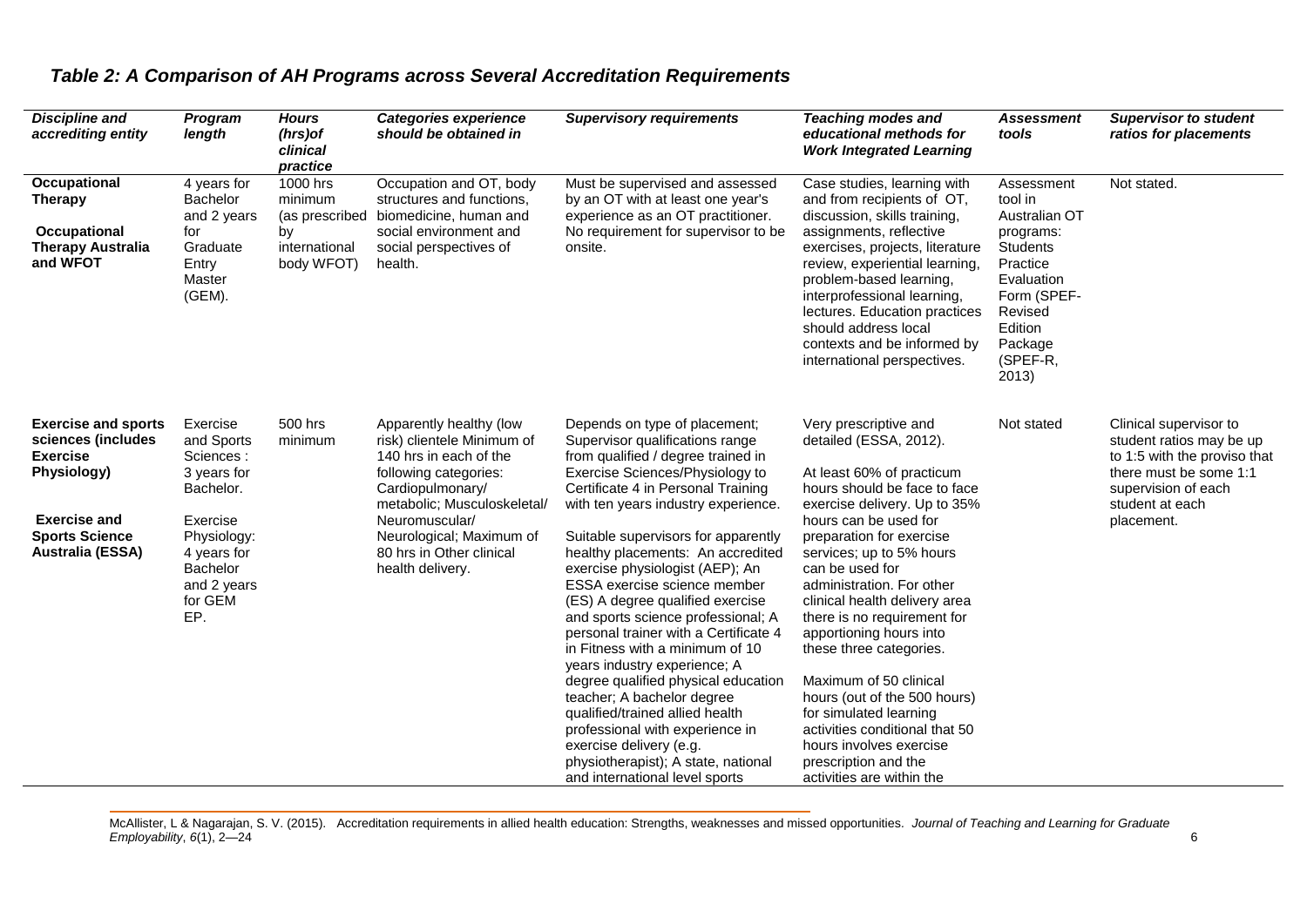| <b>Discipline and</b><br>accrediting entity | Program<br>length                      | <b>Hours</b><br>(hrs) of<br>clinical<br>practice                                    | <b>Categories experience</b><br>should be obtained in                                                                                                                                                            | <b>Supervisory requirements</b>                                                                                                                                                                                                                                                                                                                                                                                                                                                                                                                                                                                                                                                                                                                        | <b>Teaching modes and</b><br>educational methods for<br><b>Work Integrated Learning</b>                                                                                                                                | <b>Assessment</b><br>tools            | <b>Supervisor to student</b><br>ratios for placements |
|---------------------------------------------|----------------------------------------|-------------------------------------------------------------------------------------|------------------------------------------------------------------------------------------------------------------------------------------------------------------------------------------------------------------|--------------------------------------------------------------------------------------------------------------------------------------------------------------------------------------------------------------------------------------------------------------------------------------------------------------------------------------------------------------------------------------------------------------------------------------------------------------------------------------------------------------------------------------------------------------------------------------------------------------------------------------------------------------------------------------------------------------------------------------------------------|------------------------------------------------------------------------------------------------------------------------------------------------------------------------------------------------------------------------|---------------------------------------|-------------------------------------------------------|
|                                             |                                        |                                                                                     |                                                                                                                                                                                                                  | coach; An Australian Strength and<br>Conditioning Association (ASCA)<br>level 2 or 3 coach.                                                                                                                                                                                                                                                                                                                                                                                                                                                                                                                                                                                                                                                            | scope of practice of AEP<br>(accredited exercise)<br>physiologist criteria)                                                                                                                                            |                                       |                                                       |
|                                             |                                        |                                                                                     |                                                                                                                                                                                                                  | Suitable supervisors for<br>Cardiopulmonary/metabolic<br>/Musculoskeletal/Neuromuscular/<br>Neurological placements: An<br>accredited exercise physiologist<br>(AEP); An ESSA exercise Science<br>member (ES); A degree qualified<br>exercise physiologist; A bachelor<br>degree qualified/trained allied<br>health professional with experience<br>in exercise delivery (e.g.<br>physiotherapist, cardiac care nurse,<br>occupational therapist, doctor,<br>clinical nurse consultant,<br>osteopath). Some (greater than 2)<br>clinical hours in each category<br>must be supervised by an AEP<br>(Accredited Exercise Physiologist).<br>Flexibility in how 140 hours is spent<br>(for example, 50 hours with cardiac<br>nurse and 90 hours with AEP) |                                                                                                                                                                                                                        |                                       |                                                       |
| <b>Speech Pathology</b>                     | 4 years for<br>Bachelor<br>and 2 years | Not<br>specified. No<br>minimum hrs                                                 | Prescriptive:<br>Range of practice (for Child<br>and Adult) should cover 6                                                                                                                                       | Qualified SP required as a<br>supervisor.                                                                                                                                                                                                                                                                                                                                                                                                                                                                                                                                                                                                                                                                                                              | Range of teaching modes<br>used; flexible teaching<br>modes with no prescribed                                                                                                                                         | Assessment<br>tool:<br><b>COMPASS</b> | Not stated.                                           |
| <b>Speech Pathology</b><br><b>Australia</b> | for GEM.                               | requirement,<br>focus is on<br>attainment of<br>competency<br>as defined<br>by CBOS | core areas and 4 principles.<br>Core areas: 1) Language 2)<br>Speech 3) Swallowing 4)<br>Voice 5) Fluency 6) Multi-<br>modal communication.<br>Principles:<br>Principle 1: In all work<br>contexts and decision- |                                                                                                                                                                                                                                                                                                                                                                                                                                                                                                                                                                                                                                                                                                                                                        | conditions; simulation/ off-<br>site experiences allowed;<br>problem-based PBL or Case<br>studies encouraged.<br>Assessment using case-<br>based and other exams.<br>exams, case studies,<br>essays, project work, and |                                       |                                                       |

McAllister, L & Nagarajan, S. V. (2015). Accreditation requirements in allied health education: Strengths, weaknesses and missed opportunities*. Journal of Teaching and Learning for Graduate Employability*, *6*(1), 2—24 7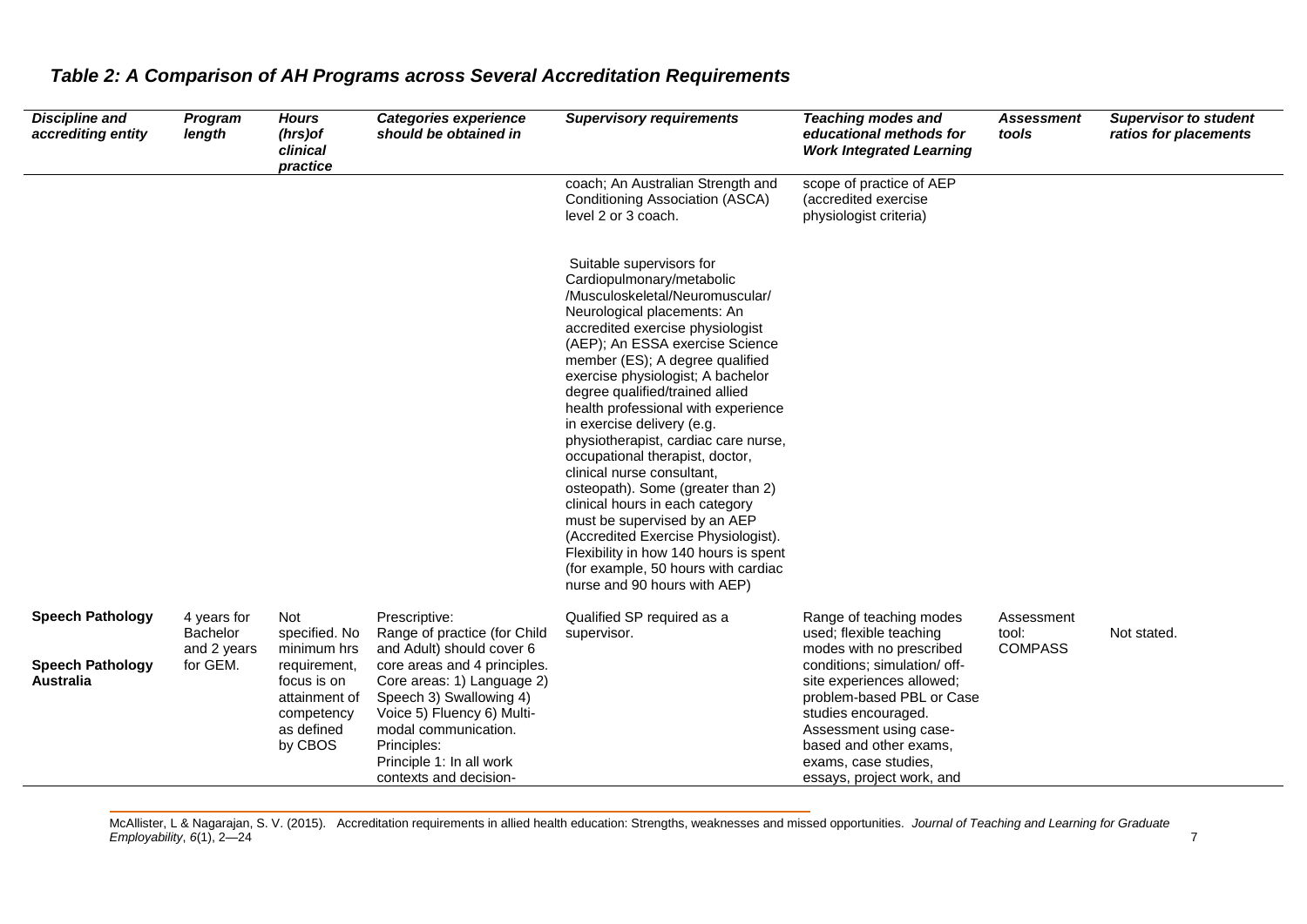| <b>Discipline and</b><br>accrediting entity                        | Program<br>length                                  | <b>Hours</b><br>(hrs) of<br>clinical<br>practice           | <b>Categories experience</b><br>should be obtained in                                                                                                                                                                                                                                                                                                                                                                                                                                                                                                                                                                                                                                                                    | <b>Supervisory requirements</b>                                                                                                       | <b>Teaching modes and</b><br>educational methods for<br><b>Work Integrated Learning</b>                                                                                                                                                                | <b>Assessment</b><br>tools                                                                          | <b>Supervisor to student</b><br>ratios for placements |
|--------------------------------------------------------------------|----------------------------------------------------|------------------------------------------------------------|--------------------------------------------------------------------------------------------------------------------------------------------------------------------------------------------------------------------------------------------------------------------------------------------------------------------------------------------------------------------------------------------------------------------------------------------------------------------------------------------------------------------------------------------------------------------------------------------------------------------------------------------------------------------------------------------------------------------------|---------------------------------------------------------------------------------------------------------------------------------------|--------------------------------------------------------------------------------------------------------------------------------------------------------------------------------------------------------------------------------------------------------|-----------------------------------------------------------------------------------------------------|-------------------------------------------------------|
|                                                                    |                                                    |                                                            | making, the speech<br>pathologist must consider<br>the recommended<br>evidence base for the<br>speech pathology practice.<br>Principle 2:Speech<br>pathologists at entry-level<br>are not required to<br>demonstrate full<br>competence in areas of<br>complex clinical practice.<br>Principle 3: There are a<br>number of designated<br>areas within the range of<br>practice of speech<br>pathology that are<br>acknowledged as<br>advanced practice and<br>require further training<br>and/or workplace<br>credentialing in order for<br>the speech pathologist to<br>provide them. Principle 4:<br>Interprofessional practice is<br>a critical component of<br>competence for an entry-<br>level speech pathologist. |                                                                                                                                       | direct observation of work<br>with patients.                                                                                                                                                                                                           |                                                                                                     |                                                       |
| Physiotherapy<br><b>The Australian</b><br>Physiotherapy<br>Council | 4 years for<br>Bachelor<br>and 2 years<br>for GEM. | No minimum<br>hrs<br>requirement<br>(used to be<br>850 hrs | Prescriptive:<br>3 core areas<br>musculoskeletal PT,<br>neurological PT, cardio<br>respiratory PT and a range<br>of settings and across the<br>life span. Further details in<br>Australian Physiotherapy<br>Council (2006).                                                                                                                                                                                                                                                                                                                                                                                                                                                                                              | Experienced clinical supervisors<br>/clinical supervision required. Not<br>necessary for a qualified PT to<br>supervise a PT student. | No prescribed modes. A<br>variety of assessment<br>modes is desirable including<br>practical tests, objective<br>structures clinical<br>examination (OSCE),<br>simulated skills and patients,<br>role play/ performance,<br>direct observation of work | Assessment<br>tool:<br>Assessment of<br>Physiotherapy<br>Practice (APP)<br>(Dalton et al.,<br>2009) | Not stated.                                           |

McAllister, L & Nagarajan, S. V. (2015). Accreditation requirements in allied health education: Strengths, weaknesses and missed opportunities*. Journal of Teaching and Learning for Graduate Employability*, *6*(1), 2—24 8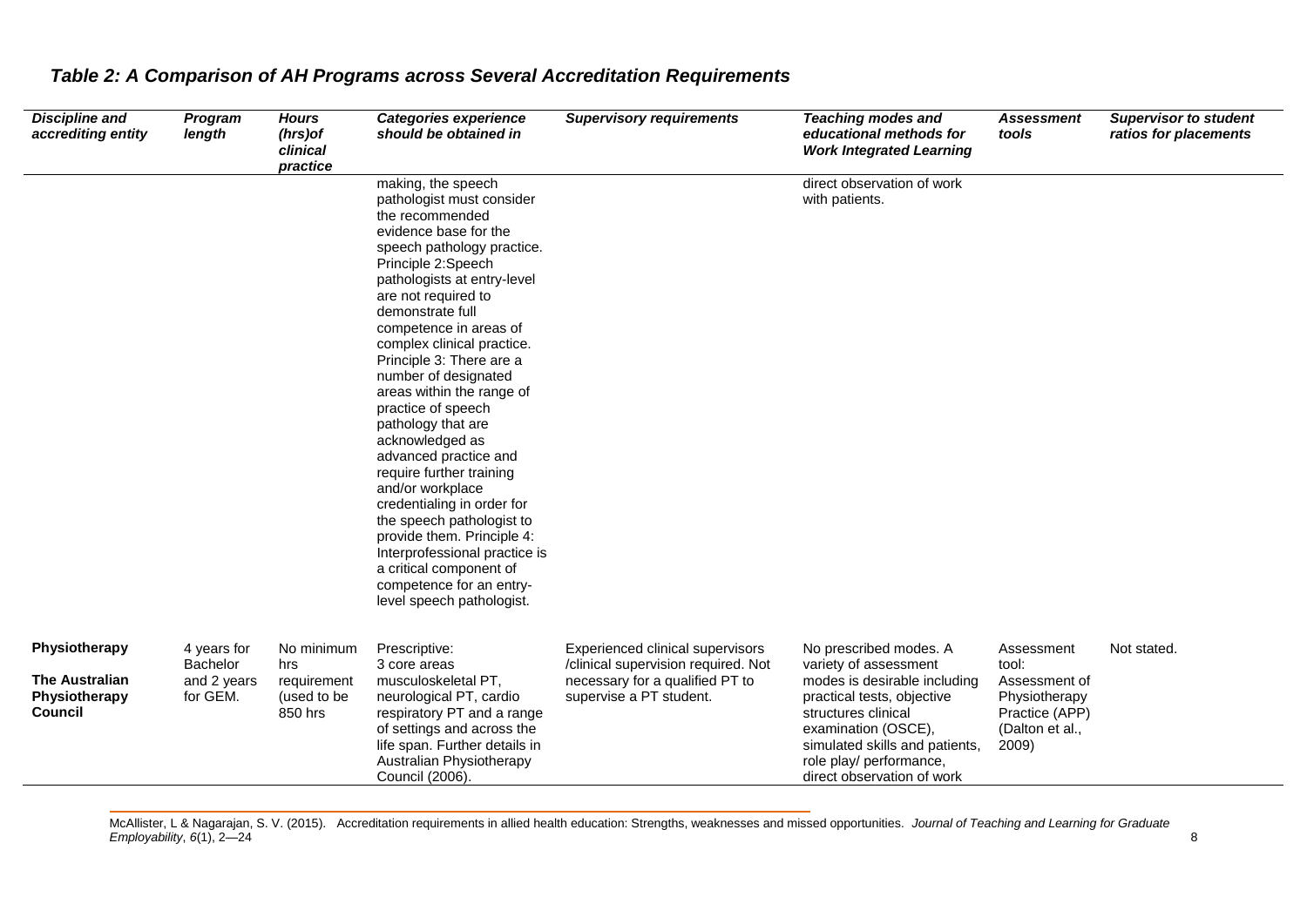| <b>Discipline and</b><br>accrediting entity                                                                                                                         | Program<br>length                                                                                                                                                                                     | <b>Hours</b><br>$(hrs)$ of<br>clinical<br>practice | Categories experience<br>should be obtained in                                                                                                                                                                                             | <b>Supervisory requirements</b>                                                                                                                                                                                                                                                                                  | <b>Teaching modes and</b><br>educational methods for<br><b>Work Integrated Learning</b>                                                                                                     | <b>Assessment</b><br>tools                  | <b>Supervisor to student</b><br>ratios for placements                                                                                                                   |
|---------------------------------------------------------------------------------------------------------------------------------------------------------------------|-------------------------------------------------------------------------------------------------------------------------------------------------------------------------------------------------------|----------------------------------------------------|--------------------------------------------------------------------------------------------------------------------------------------------------------------------------------------------------------------------------------------------|------------------------------------------------------------------------------------------------------------------------------------------------------------------------------------------------------------------------------------------------------------------------------------------------------------------|---------------------------------------------------------------------------------------------------------------------------------------------------------------------------------------------|---------------------------------------------|-------------------------------------------------------------------------------------------------------------------------------------------------------------------------|
|                                                                                                                                                                     |                                                                                                                                                                                                       |                                                    |                                                                                                                                                                                                                                            |                                                                                                                                                                                                                                                                                                                  | with patients.                                                                                                                                                                              |                                             |                                                                                                                                                                         |
| <b>Medical Radiation</b><br><b>Sciences</b><br><b>Diagnostic</b><br>Radiography<br><b>Medical Radiation</b><br><b>Practice Board of</b><br><b>Australia (MRPBA)</b> | For<br>Diagnostic<br>Radiograph<br>$y$ 3 + 1 year<br>οf<br>supervised<br>practice or 4<br>years for<br><b>Bachelor</b><br>$2 + 1$ year of<br>supervised<br>practice or<br>2.5 years for<br><b>GEM</b> | Not specified                                      | Not prescribed - General<br>guidelines provided in<br>MRPBA'S accreditation<br>document for DR<br>programs                                                                                                                                 | Not stated.<br>Supervisors must hold a general<br>registration with MRPBA and have<br>radiation license (for example, in<br>NSW radiation license with NSW<br>EPA) to supervise students on<br>placements due to the nature of<br>radiation (risks) and that such<br>supervisors are onsite.<br>Also see Note 2. | Not prescribed. If<br>professional practice<br>placement undertaken is at<br>an international clinical site it<br>should be equivalent (not<br>defined) to those conducted<br>in Australia. | Not stated for<br>Diagnostic<br>Radiography | Not stated.                                                                                                                                                             |
| <b>Rehabilitation</b><br><b>Counselling</b><br><b>The Rehabilitation</b><br><b>Counselling</b><br><b>Association of</b><br><b>Australasia (RCAA)</b>                | Min 3yrs full<br>time<br>Bachelor or<br>minimum 1<br>yr full time<br>GEM.                                                                                                                             | 200 hrs<br>minimum                                 | Should include minimum of<br>80 hrs in direct service<br>provision and direct client<br>contact as appropriate for<br>the program.<br>Student to receive<br>minimum one hour of<br>individual supervision each<br>week of their placement. | Not stated. General practice is that<br>the supervisor should be a qualified<br>Rehabilitation Counsellor.                                                                                                                                                                                                       | Not detailed. Encourages<br>use of a variety of<br>approaches.                                                                                                                              | Not stated                                  | Not stated. General<br>practice is supervisor<br>should be qualified and be<br>available for direct<br>supervision at least ONE<br>hour per week of field<br>placement. |

McAllister, L & Nagarajan, S. V. (2015). Accreditation requirements in allied health education: Strengths, weaknesses and missed opportunities*. Journal of Teaching and Learning for Graduate Employability*, *6*(1), 2—24 9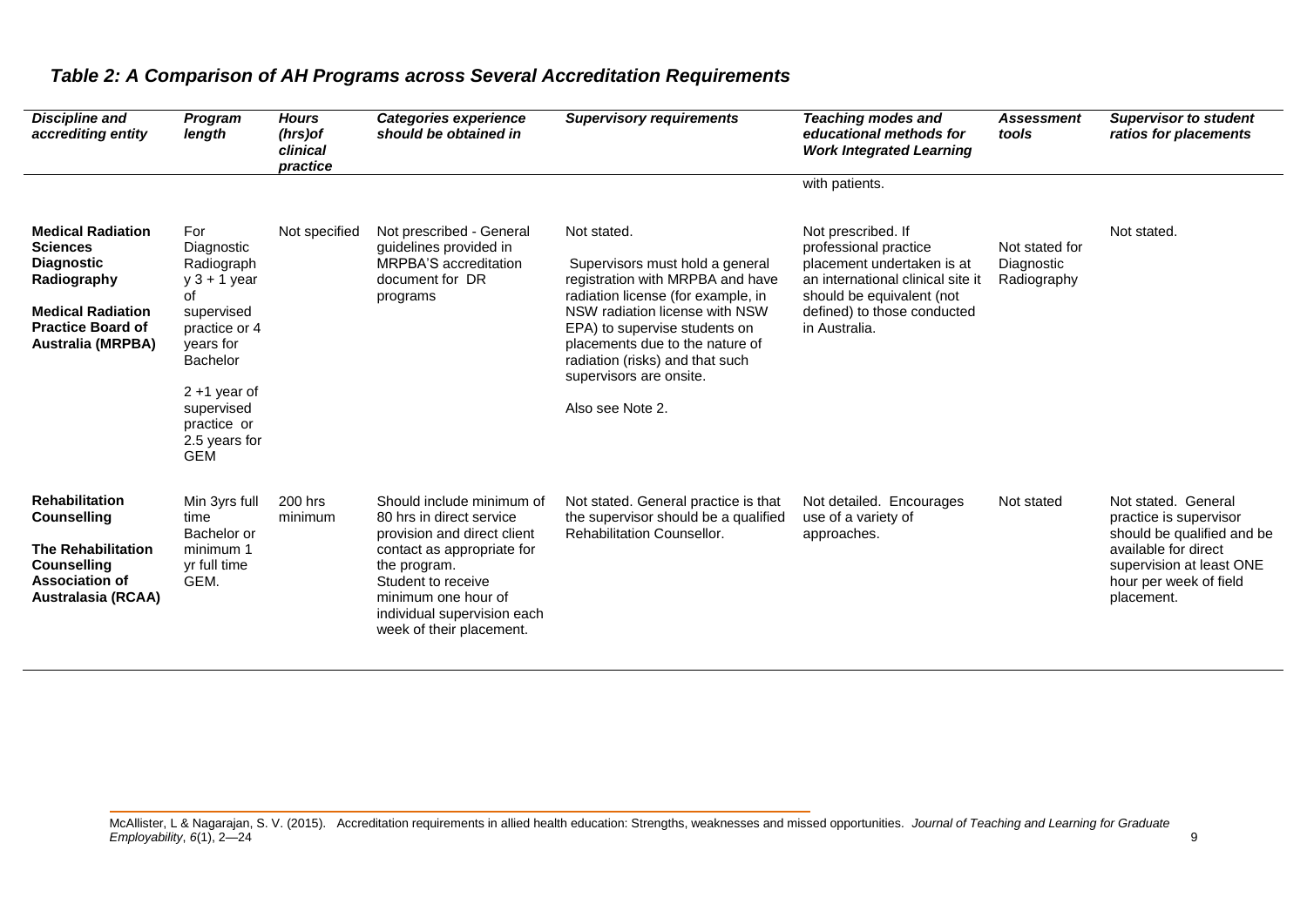PT also specifies core categories/caseload types (musculoskeletal, cardiopulmonary, neurological) with a requirement that students should gain experience across the lifespan. Like SP, the number of hours for each category was not specified. EP specified the categories of healthy placements, cardiopulmonary/metabolic, musculoskeletal. categories of healthy placements, cardiopulmonary/metabolic, musculoskeletal, neuromuscular and neurological as well as the minimum and maximum number of hours against each category. No such prescriptive requirements for DR and RC are stated. Table 3 provides a detailed comparison of non-direct client care learning activities that are explicitly allowed as part of accreditation requirements.

| Table 3: A Comparison of Non-direct Client Care Learning Activities Allowed |  |
|-----------------------------------------------------------------------------|--|
| by Six Professions                                                          |  |

| <b>Profession</b> | <b>Minimum</b><br>hours for<br>placements | <b>Minimum</b><br>hours of<br>face to<br>face<br>contact<br>with<br><b>client</b> | <b>Simulation</b><br><b>Educating others</b><br><b>Services</b><br>(example, health<br>delivered<br>with or for a<br>promotion,<br>carer/parent/<br>real client<br>teacher/ other<br>(eg, report<br>writing,<br>professional<br>training)<br>resource<br>development) |   | IP<br>learning<br>or<br>practice |   |
|-------------------|-------------------------------------------|-----------------------------------------------------------------------------------|-----------------------------------------------------------------------------------------------------------------------------------------------------------------------------------------------------------------------------------------------------------------------|---|----------------------------------|---|
|                   |                                           |                                                                                   | $Y = Yes$ ; N = No; NS = Prescription within minimum hours not stated                                                                                                                                                                                                 |   |                                  |   |
| ОT                | Y                                         | Y; Hours<br>NS.                                                                   | Υ                                                                                                                                                                                                                                                                     | Y | Y                                | Y |
| EP                |                                           | Y; Hours                                                                          | Y                                                                                                                                                                                                                                                                     |   |                                  | N |

Y Y Y Y

Y Y NS NS

Y NS NS NS

Y NS NS NS

prescribed

NS

NS

NS

NS

#### *Supervisor requirements*

**SP** N Y; Hours

**MRS** N Y; Hours

**PT** N Y; Hours

**RC** Y Y; Hours

Requirements for supervisors varied across different AH professions in terms of supervisor qualifications, number of years of experience, location of supervisor, and/or supervisor type allowed for placement type. For example, EP had different supervisory requirements for different categories of clinical and non-clinical practice. Supervisors for 'healthy placements', focussed on providing clients with strength and conditioning training (e.g. at Australian Institute of Sports or elite sports clubs) have a set of skills different from those supervisors in clinical placements where patients are involved. Healthy placement supervisors may be: an accredited exercise physiologist (AEP); an ESSA exercise science member; a degree qualified exercise and sports science professional; a personal trainer with a Certificate 4 in Fitness with a minimum of 10 years industry experience; a degree qualified physical education teacher; a bachelor degree qualified/trained allied health professional with experience in exercise delivery (e.g. physiotherapist); a state, national or international level sports coach; an Australian Strength and Conditioning Association (ASCA) level 2 or 3 coach. The qualification requirements for AH clinical supervisors ranged from university degree trained (for example OT, PT and SP) to a Certificate IV level (EP allowed supervisors with Certificate IV in Personal Training and ten years' experience for healthy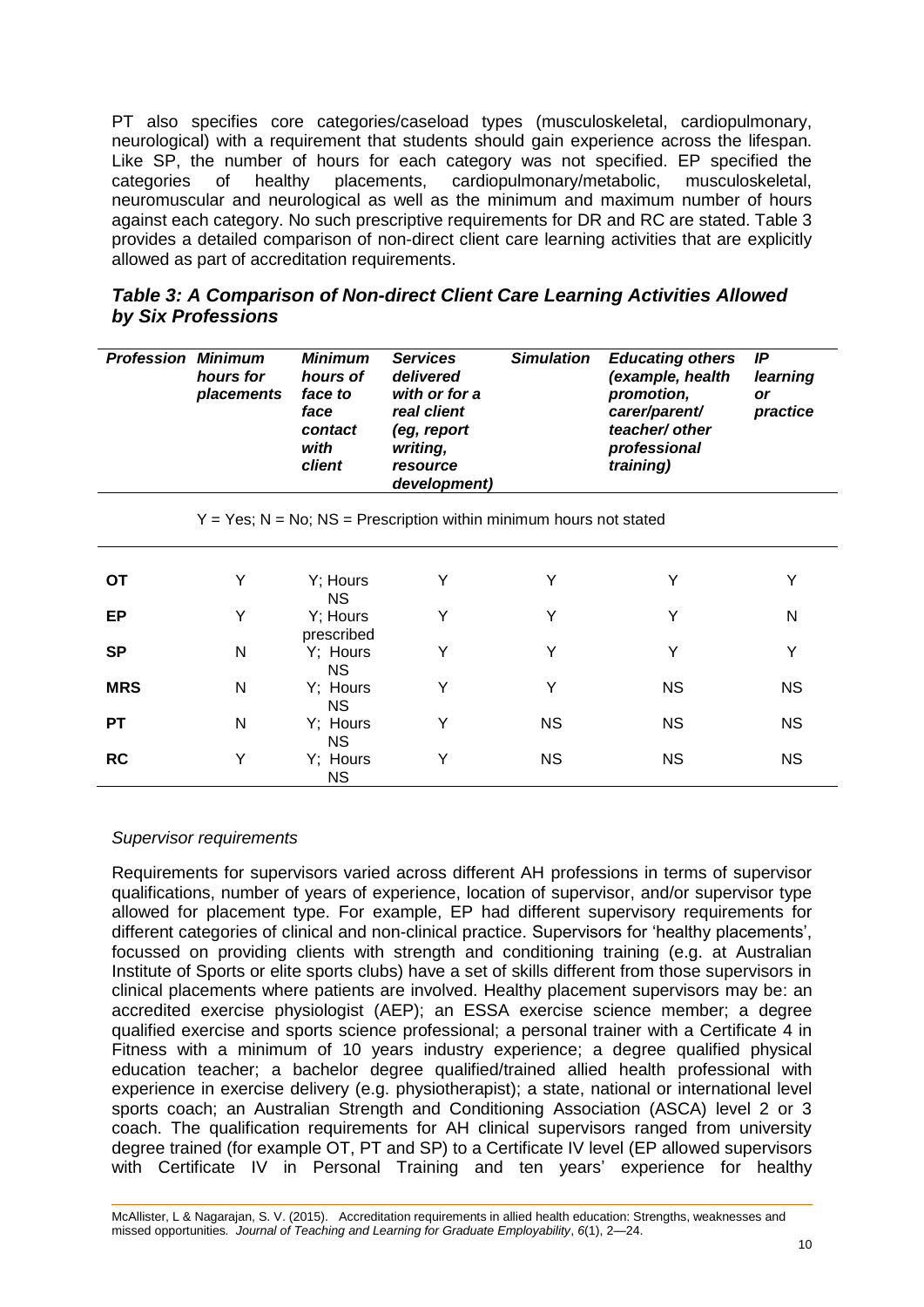placements).The number of years of clinical experience required before people could supervise students ranged from one year (e.g. OT) to ten years of experience (EP, for healthy placement types) and others such as PT just specified 'experienced supervisor' without stating the number of years of experience. DR did not state any specific supervisor qualification requirements. Requirements for an onsite supervisor were stated for some AH professions but not others. OT criteria explicitly state that there is no requirement for the fieldwork supervisor to be onsite. No reference is made to a requirement that fieldwork supervisors have to be onsite in SP, EP, DR, RC and PT. Supervision of a student by another AH professional was allowed in some AH professions (e.g. SP) if it was a generic or an interprofessional education (IPE) placement. In role emerging placements in OT it is acceptable to have a non-OT health professional work with a student onsite, with a university-based OT educator to provide distance student supervision. EP allowed supervisors from other AH professions for a selected component of the fieldwork but required an accredited AEP to supervise some hours for each category of experience.

### *Clinical supervisor to student ratios*

Requirements for clinical supervisor to student ratios are specified for some AH professions. For example, EP criteria state that the clinical supervisor to student ratio may be up to 1:5 with the condition that there must be some 1:1 supervision of each student at each placement. Other professions do not state a ratio.

### *Teaching methodologies and modes of educational delivery*

Consideration in accreditation documents of teaching methodologies (case studies, problem based learning, simulation etc.) and educational modes (face to face or via internet) ranges from being minimal (e.g. DR allowed for flexible teaching modes with no prescribed conditions) to detailed and prescribed requirements (e.g. EP stated that at least 60 per cent of practicum hours should be face to face exercise delivery). Some accreditation documents encourage a flexible approach to the use of teaching and learning modes; for example, OT and SP encourage use of a variety of teaching methods such as case studies, projects, interprofessional learning activities to build competence. Others prescribe the maximum number of hours allowed using certain education modes. For example, EP criteria prescribe that a maximum of 50 hours out of the required 500 clinical hours is allowed for simulated learning activities. Although there is increased acceptance that some learning activities could be simulated (Hill, 2012), support for inclusion of simulation is not yet explicitly stated in some accreditation documents (e.g. PT).

### *Assessment methods and modes*

References to a range of assessment methods and modes are seen in the accreditation documents. For example, PT encourages use of a variety of assessment modes including practical tests, objective structured clinical examination (OSCE), simulated skills and patients and role play/ performance. PT, SP and OT use validated and reliable, standardised assessments, based on direct observation of student clinical performance: the APP (Assessment of Physiotherapy Practice) (Dalton, Keating & Davidson, 2009), COMPASS (Competency Assessment in Speech Pathology - Revised 2011) (McAllister, Lincoln, Ferguson & McAllister, 2011) and the SPEF-R (Students Practice Evaluation Form) (SPEF-R, 2013) respectively. These assessment tools are used in each program in Australia. Standardised assessment tools are in development for DR (Kilgour, 2011) and EP. Other AH professions (e.g. RC) do not yet have standardized or national assessments.

### **Strengths of AH accreditation standards**

There is acknowledgment in AH that both academic and practice settings are important and each have a role in student learning. There is clear recognition that learning occurs both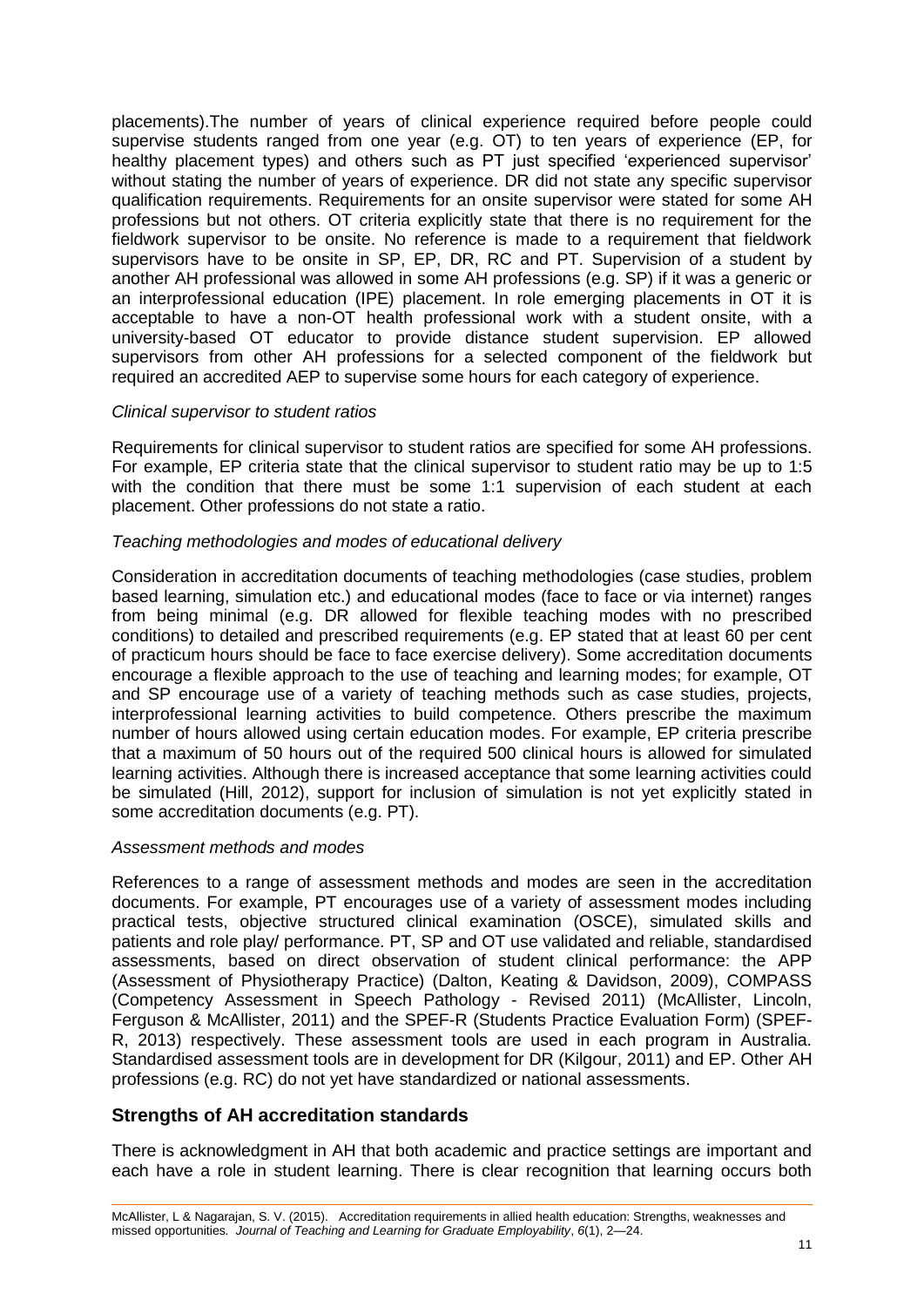inside and outside university. Competency standards detailed in the accreditation documents capture the *conceptual knowledge* that all AH graduates in a discipline are expected to know. They also capture the requirements for *procedural knowledge and skills* development such as the ability to adhere to occupation-specific procedures in a health practice setting. Universities use professional competencies and accreditation standards to develop learning goals and demonstrate that such goals are mapped to their AH curriculum requirements and used to guide assessment of student learning outcomes. There is also increased emphasis in some professions on problem-solving skills leading to shifts towards problem-based education (e.g. Occupational Therapy Australia (2011)) and reflective practice (e.g. Speech Pathology Australia (2011) CBOS Unit 7 on lifelong learning and reflective practice).

Accreditation standards and processes provide a means for achieving minimum standards across universities offering AH programs. If the standards are clear in terms of the outcomes that are desired in graduates then they should be useful for programs to frame up their curriculum and demonstrate how they develop the competencies and the outcomes that are required. Accreditation also requires universities to define, collect, analyse and provide evidence of student learning and achievement thus giving student learning outcomes a central focus in quality assurance (Wergin, 2005). Engagement with accreditation processes allows universities to evidence student learning and achievement. Some AH standards also take into account the international minimum standards for education programs (e.g. OT) thus ensuring that Australian competency standards for AH professionals are comparable to international standards for AH professionals, and that graduates will be recognised internationally.

In AH professions where minimum professional standards do not exist, accreditation standards serve as the minimum standards for that profession. They can be used to define the standards of performance that a) the public can expect when they use an AH service or interact with an AH professional or b) health employers and workplaces can expect when they recruit an AH professional. AH graduates from accredited university programs are able to register with their profession's Registration Board (or professional association for unregistered professions) because they can demonstrate achievement of core competencies consistent with entry level requirements for AH professionals.

### **Weaknesses and missed opportunities in AH accreditation standards**

There are several areas of weaknesses and missed opportunities in AH accreditation standards. This discussion is presented under two headings: the first relates to work readiness of AH graduates and the second relates to constraints in the adoption of new educational approaches available to universities.

### **Work readiness of AH graduates**

AH accreditation requirements aim to ensure that all AH university programs meet the minimum standards and develop entry-level graduates who are well prepared for work. However, employers suggest that new health graduates are not work-ready (Garling, 2008; NSW Ministry of Health, 2011). Skill deficiencies cited by employers include a lack of communication skills, interpersonal skills, problem solving abilities, and understanding of business practice (Walker, Young, Pang, Fullarton, Costa & Dunning, 2013). Employer comments as reported by Walker et al., (2013, p.118-119) include: *1) They might be brilliant, academic, clinical people but if you can't communicate then it's a bit of a waste of time; 2) She works in a team but I think she doesn't get that a team works with each other; 3) If they're not understanding what's policy and procedure, then what else are they missing?; 4) It is the hierarchical areas that really get the grads kind of worried so they feel like they can't go to anybody because they're on the bottom of the pack.* These views have serious implications for accreditation, university preparation, workplace supervision and support (Health Workforce Australia, 2010a), capacity to meet the demand for collaborative models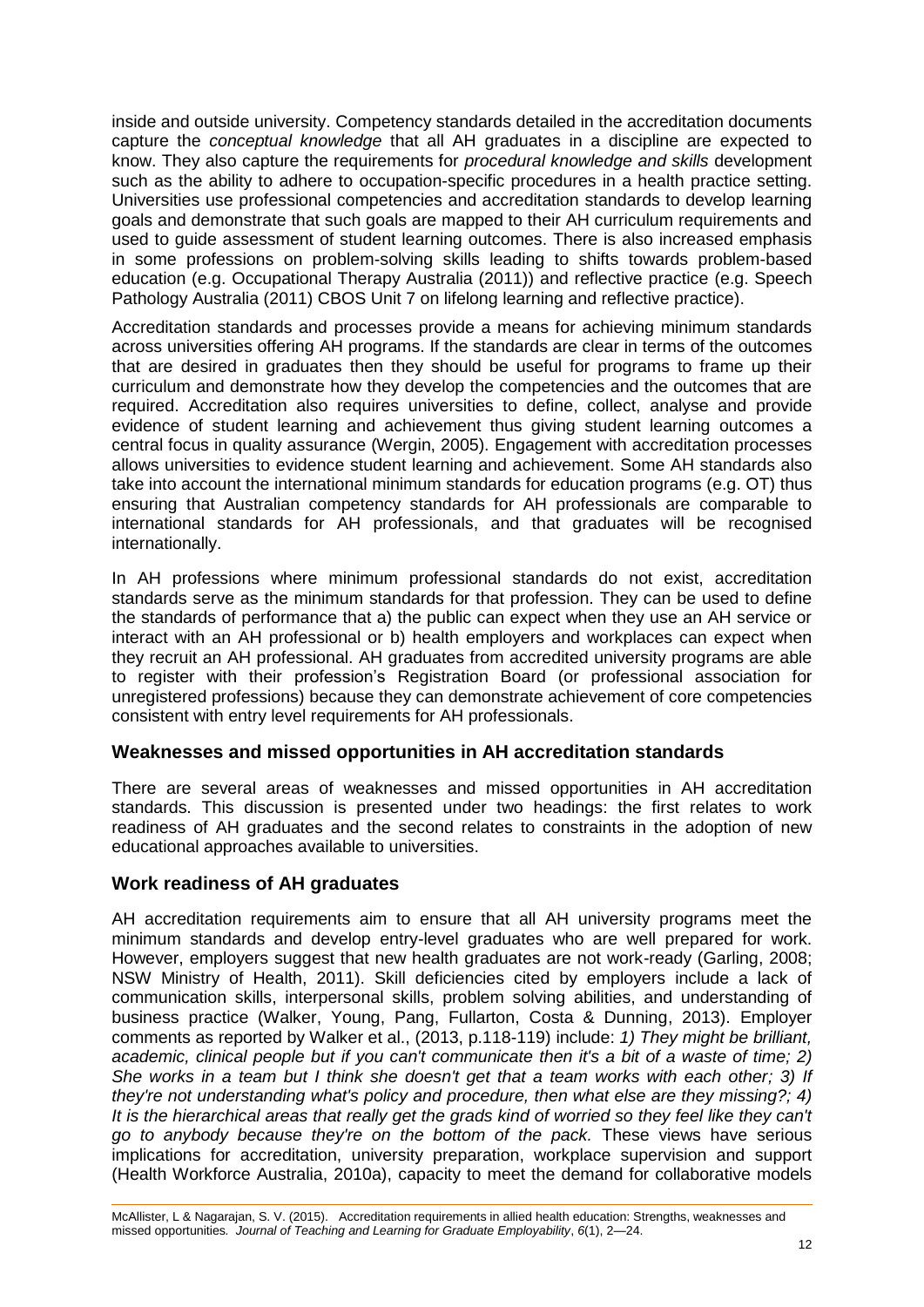of healthcare (National Health and Hospitals Reform Commission, 2009), and health professionals' workforce satisfaction, performance and retention (Walker et al., 2013).

It may be that some AH accreditation requirements are out of step with current workplace requirements for new AH graduates and are grounded in old approaches to education (e.g. placement in hospitals when healthcare is moving to primary healthcare and communitybased care). There appear to be mismatches in employer, university and professional expectations about preparedness of new AH graduates for practice. For example, health employers expect new graduates to have active learning skills, to proactively seek and manage learning opportunities in the workplace. However, this agentic learning style (Billett, 2009) cannot be fostered in overly prescriptive placement learning environments. Past studies have identified stressful transitions, negative workplace experiences and inability to cope with workplace challenges for new health graduates (Kelly & Ahern, 2009; Newton & McKenna, 2007; Walker et al., 2012; Deary, Watson & Hogston, 2003). Increased dialogue between employers, universities and accrediting bodies may reduce mismatches in expectations. It is suggested that there is a shared responsibility amongst accreditation bodies, employers and universities to ensure that graduates are able to cope with such challenges when they enter the workforce and a means to achieve that is through flexibility to prepare students to be active learners.

It is our recommendation that all AH accreditation panels include employers on their teams. There is some employer representation on university-based degree external advisory committees (comprised of academics, employers, clinicians, student representatives and perhaps also service users) that develop and monitor curriculum. While academics' perspectives are important for the development of accreditation standards, inclusion of employers and service users may add value by increasing the understanding of the contemporary practice needs and employer work readiness expectations of new AH graduates.

### *Preparing AH graduates for future practice needs*

There is a shift in progress in healthcare services from hospital-based settings to community-based settings with increasing awareness of the need to address chronic diseases (WHO, 2008) and manage chronic conditions (Rodger, Webb, Devitt, Gilbert, Wrightson & McMeeken, 2008). An increase in Australia's ageing population combined with lifestyle factors such as smoking, increased levels of alcohol intake and sedentary behaviours and occupations are likely to increase the prevalence of chronic conditions such as diabetes, cardiovascular disease and musculoskeletal conditions resulting in an unprecedented demand on our chronic care services. NSW Treasury papers provide estimates that by 2020 chronic disease is expected to account for over 80 per cent of the total burden of disease in Australia (NSW Government, 2008). Such forecasts have implications for workforce preparation.

Our analysis of the accreditation documents shows that required educational goals and clinical placement types do not reflect this increasing focus on chronic disease and primary healthcare. During the consultation processes for the development of HWA's national strategic frameworks, healthcare providers indicated that health professional education is not keeping pace with the changing models and place of care (National Health Workforce Taskforce, 2009). Currently much of the focus of health professional preparation is on acute care, hospital-based settings and in-patients. Some of this focus is driven by accreditation requirements; some of it is driven by practitioner beliefs about the types of clinical placements that students require to meet accreditation requirements. For example, in seeking to expand the range of available clinical placement sites, some university physiotherapy programs (Blackford, McAllister & Alison, personal communication 2013) have met resistance from physiotherapists in aged care sites who insist that some placement types for example, rehabilitation can only be obtained in hospitals even though appropriate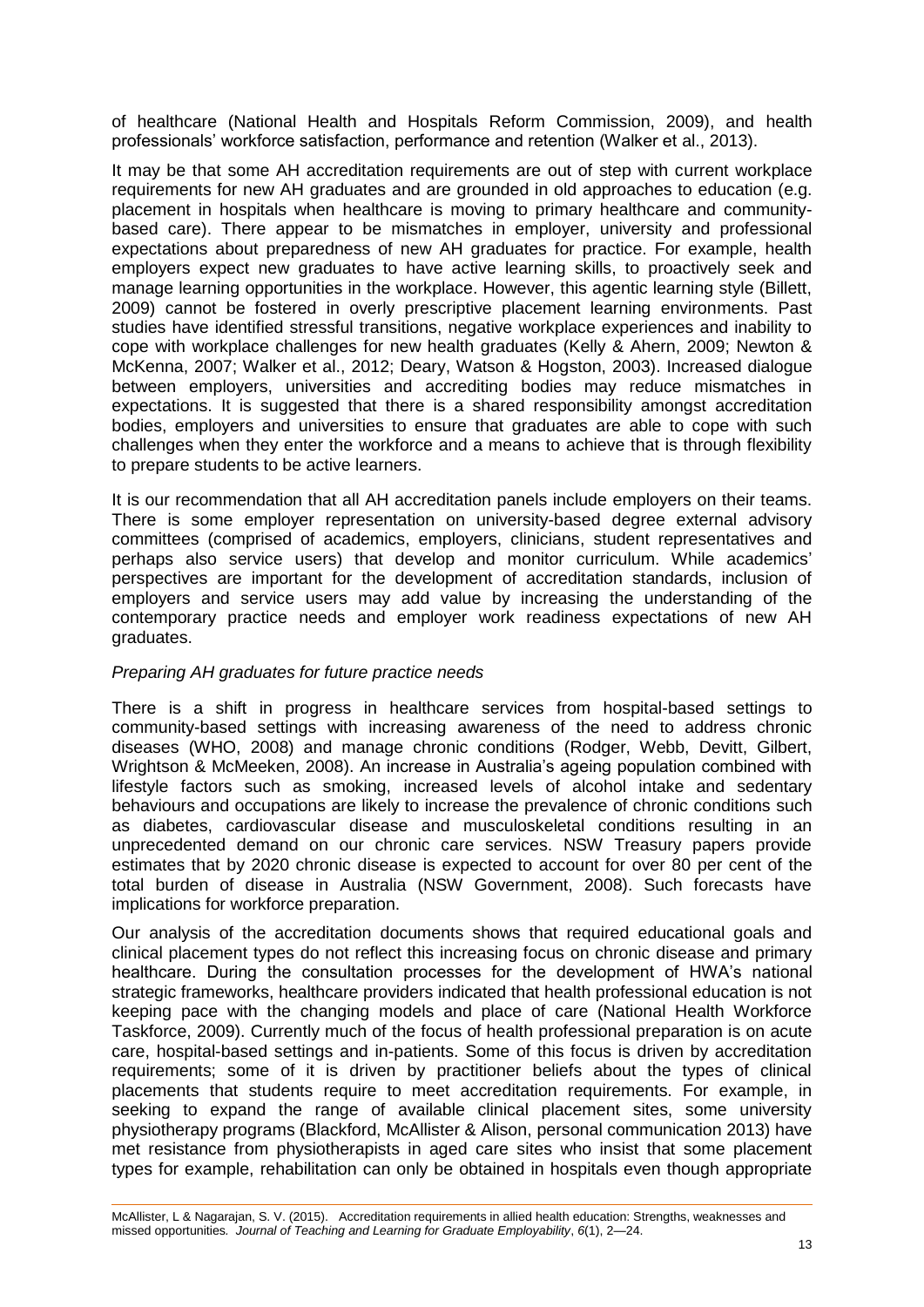patients live in aged care facilities and are in need of services. While this is probably not the intent of accreditation documents, requirements are variably interpreted by different stakeholder groups. We suggest that accreditation bodies consider making it explicit in accreditation documents that experience in chronic care is required, and that categories of clinical experience they require students to obtain (e.g. musculo-skeletal, cardio-pulmonary for PT) can be met through placements in diverse settings, not just from hospitals, and in collaboration with professional associations and universities, develop strategies to educate stakeholders about options and flexibility in meeting requirements, . This will provide clarity for university placement coordinators and for external clinical supervisors and facility staff.

The Australian Government's health priorities (NHMRC, 2013) acknowledge that ageing, chronic disease, and mental health are major challenges for the healthcare systems in Australia. To effectively deliver care for chronic diseases and conditions and primary adoption of a bio-psychosocial model of healthcare, such as that embodied in International Classification of Functioning, Disability and Health Framework (ICF) (WHO, 2013), which provides a holistic view of health based on biological, individual and social perspectives. A bio-psychosocial perspective on health and wellbeing, contrasts with the medical model which focuses on illness (NHMRC, 2013; WHO, 2013). These two differing models are variously reflected in curricula and accreditation standards in the AH professions. DR and PT, for example, predominantly reflect medical models and/or science perspectives of healthcare, in contrast to professions such as OT, SP, and RC which include a social perspective of healthcare. The technical requirements for the AH professions are well addressed in accreditation criteria but some AH professions appear not to emphasise the development of AH student knowledge and skills that address social dimensions of health. For example, Tinning, Jenkins, Collins, Rossi and Brancato (2012) argue that Exercise Science has suffered from its science-focussed approach to curriculum development which has led to insufficient engagement with issues that foster development of students' understanding of social aspects of health and factors leading to chronic conditions. It is important that all AH curriculum and standards take into account a holistic view of health based on biological, individual and social perspectives. Such an approach is necessary to ensure adequate preparation of health graduates to the meet both the current and future healthcare needs (Australian Government, 2011a).

### *Development of interprofessional practice skills*

All health graduates are required to work in interprofessional teams. One of the key action objectives of the Health Workforce Innovation and Reform Strategic Framework for Action 2011-2015 (HWA, 2011) is to develop an adaptable health workforce that can support team based and collaborative models of care. Several authors have discussed the need for graduates to engage in interprofessional learning (Humphries & Hean, 2004) and collaborative practice, particularly given the changing nature of healthcare (Rodger et al., 2008). Yet there is no direct requirement in some AH professions' accreditation criteria regarding development of such skills. Supervisors from different professions bring different perspectives and capacities to develop students' knowledge, reasoning and generic skills development during clinical education. A requirement for profession specific supervision to a student may restrict opportunities for enhanced student learning and generic and IP skills development. These issues are discussed in detail in the next section on prescriptiveness. As evident in Table 2, some AH accreditation documents are silent about pedagogically sound models of education and do not explicitly encourage models of placement that will support the type of learning needed for graduates' workplaces using learning within teams, peer learning and learning through feedback and reflection.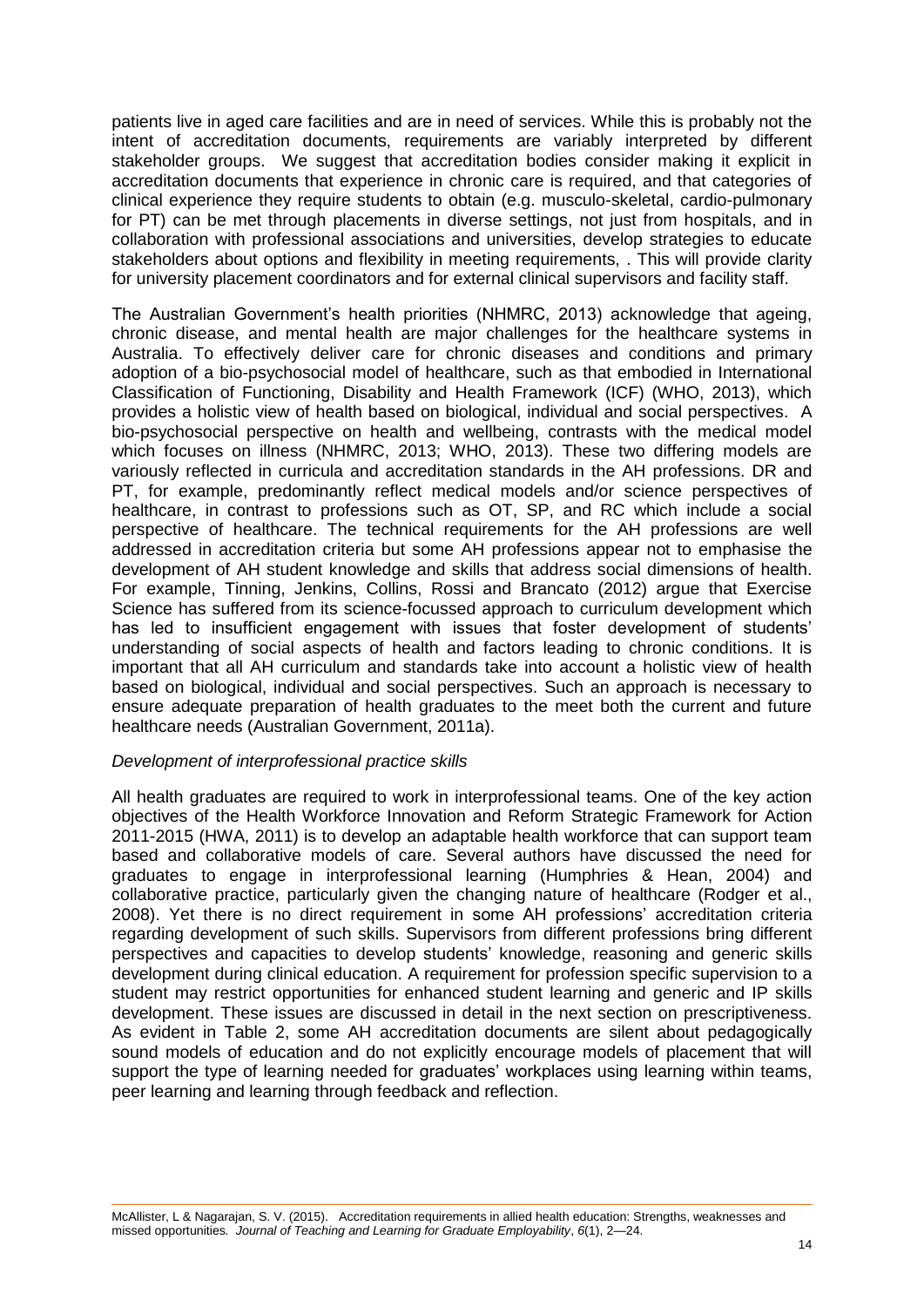# **Adoption of new educational approaches**

#### *Prescriptiveness*

A range of new educational approaches is now available to universities that can enhance student learning and alleviate some of the pressure experienced with placement shortages (Health Workforce Australia, 2013). However, prescriptiveness in some accreditation requirements impedes the adoption of these approaches as well as innovation in placements. While it is acknowledged that students need experience with a diversity of placement and patient types, being overly prescriptive about the type and location of placement limits opportunities to tap the potential of placements in non-traditional sites, service learning and role emerging placements, all of which are highly relevant to the preparation of graduates for primary healthcare and chronic disease management (Thomas, Penman & Williamson, 2005). In addition, overly prescriptive placement requirements can lead to an increase in demand for specific types of learning experiences during placements that students must undertake prior to graduation. Rodger et al. (2008) also warn that if access to a prescribed area in which experience must be gained becomes problematic (for example, insufficient hospital based placements for rehabilitation clients) this makes it difficult for students to complete prescriptive placement requirements and graduate. Prescriptiveness about placement and patient types denies what we know about the generalisability and transferability of knowledge and skills. For example, Sheepway, Lincoln and McAllister (2014) studied the development of student competence in speech language pathology degree students and found that their competencies developed over a one year period of clinical placements irrespective of placement type or context or intensity of placement (daily versus block mode) thus indicating that there was a possible transfer of learning occurring between placement types.

Prescriptiveness regarding number of hours for placement types is also problematic for several reasons. First, it assumes that upon completion of the required number of hours students will have gained the required competencies and ignores the generalisability and transferability of knowledge and skills that can occur between placements. Second, it shifts emphasis from the quality of the placement experiences, supervision and clinical performance assessment, to quantity and the completion of required, but sometimes arbitrary number of, possibly low quality, hours. Wimmers, Schmidt and Splinter (2006) studied the professional performance of medical students across 14 hospital placement sites and concluded that the volume of experience was found to be less important for students' clinical competence development in comparison with repetition of experiences and quality of supervision provided during placement experiences. Holmes, Bossers, Polatajko, Drynan, Gallagher, O'Sullivan and Denney (2010) studied the competency development in Canadian OT students who undertook placements during their studies to determine if the evidence supports the 1000 hours of placement prescribed by WFOT. They found that student competencies increased with each placement and that entry-level status is achieved by the majority of students in most of the competencies. However, their studies found that student competencies in areas such as clinical reasoning, practice knowledge and facilitating change were not achieved at 1000 hours. The focus for accreditation should be more clearly on outputs (learning outcomes and competencies) rather than on inputs (specific placement types and experiences with patients). This would open up not only more diverse types of placements, but also recognise the contributions of other learning experiences which build knowledge and skills needed for practice. A shift away from prescriptiveness regarding patient types, placement locations, and requirements of hours for specific placement types also provides the flexibility required for consideration of new and innovative models of supervision.

Accreditation requirements that prescribe the levels of experience of clinical supervisors (number of years of industry experience) and/or mandate only same-profession supervision may limit utilisation of interprofessional placement opportunities, access to supervision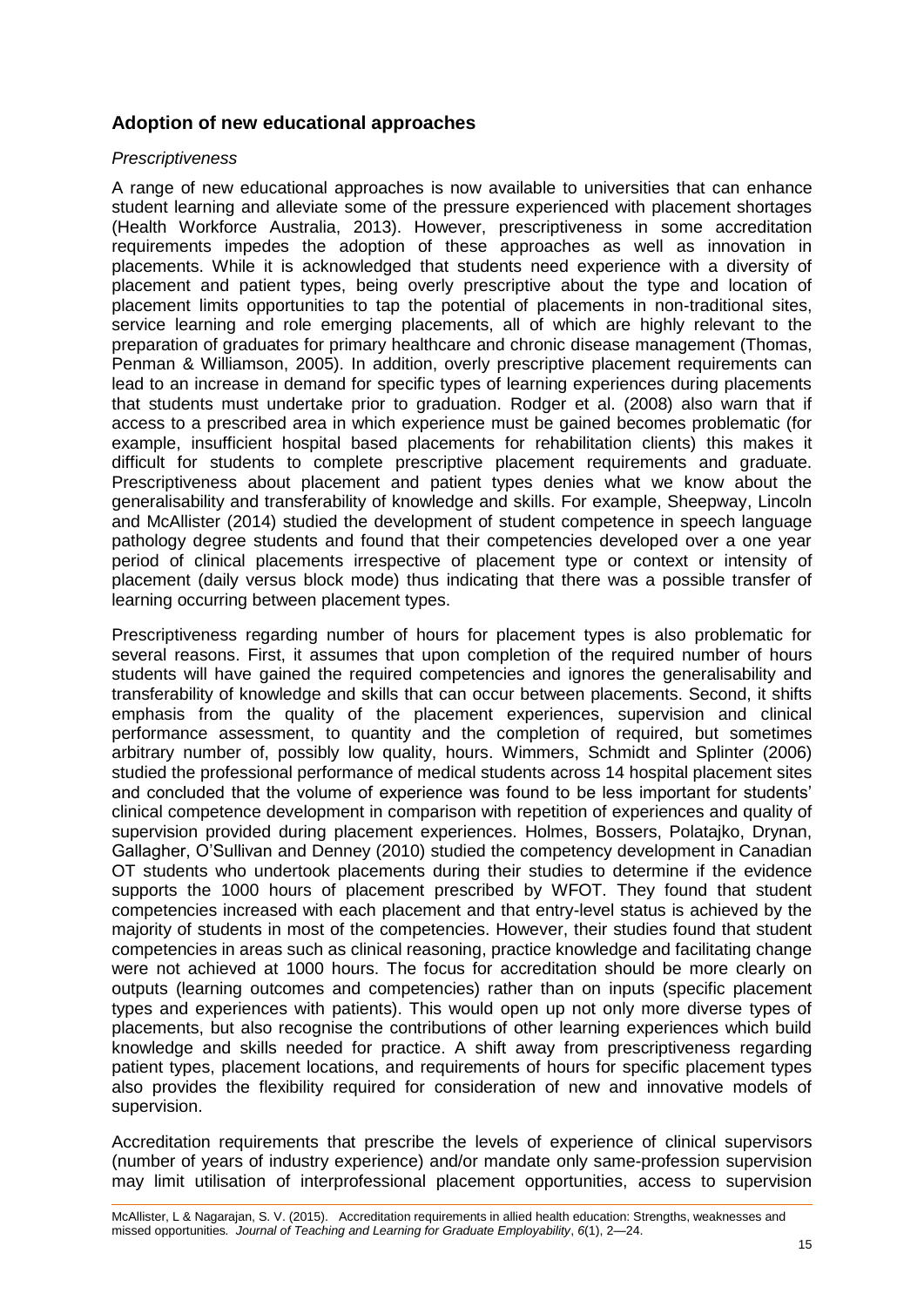expertise outside of specific professions and does not support utilisation of peer learning opportunities that interprofessional placements can provide. These limitations have implications for achievement of rich student learning outcomes particularly in relation to the development of students' knowledge and understanding of perspectives of other health professions, communication and interprofessional team work skills. An evidence-based approach to supervision requirements that considers the requisite skills for supervision, which may not equate to years of clinical experience or same-profession supervision only. and which encourages opportunities for students to develop capacity to learn with and from peers, reflection and clinical reasoning skills, is essential to ensure achievement of student learning outcomes and good quality supervision. Prescriptions for face-to-face supervision modes and hours restrict the use of modern technologies and underestimate the powerful learning experiences such technologies can support. Generation Y learns in different ways to past generations of learners and hence new modes of teaching that are suited for this generation of learners is key to achieving student engagement and interest (Penman, Donnelly & Drynan, 2010; Jones, McKenzie & Wong, 2010).

### *Simulation*

In real clinical settings clinicians must prioritise a patient-centred approach over learnercentred. Simulation enables a priority focus on student learning needs without compromising patient-safety or workplace productivity (Maran & Glavin, 2003). Health Workforce Australia (2010b) states that Simulated Learning Environments (SLE) provide a flexible alternative to traditional placement models, expand clinical placement capacity and have a positive impact on student learning during clinical supervision. They report widespread willingness amongst university education providers to consider SLEs for aspects of their programs of study. Repetition of simulation experiences until demonstration of mastery and use of contrasting cases can improve learning outcomes (Cook, Erwin & Triola, 2010). A recent US study conducted by the National Council of State Boards for Nursing (NCSBN, 2014) investigated the effectiveness of simulation as an alternative to traditional clinical placement program in a final year nursing program. Approximately 50 per cent of clinical placement time was replaced by a simulation based curriculum. The study found that simulation programs were just as effective as traditional clinical placements programs at preparing nursing students for professional nursing work. The evidence base for simulation in AH is growing. Watson et al. (2012) concluded that PT students' achievement of clinical competencies was as good in simulated learning groups as in traditional placement groups. Hill (2012) studied the use of standardised patients (or actors) in the clinical education of speech pathology students at an Australian University SP program and found that standardised patients can support the development of foundation clinical competencies in SP students. Nationwide studies in progress for PT and in preparation for OT and SP will further add to the evidence base.

Blackford, McAllister and Alison (paper under review) studied the impact of replacement of the first week of a five week physiotherapy clinical placement with a simulated learning experience using standardised patients and found that SLE significantly increased students' confidence to apply their professional and clinical skills. Further, simulated patients have been shown to enhance learner experience as well as address the problem of placement shortages (Howard, Blackmer & Markowski, 2006; Blackstock et al., 2013). Simulation has a role to play in clinical education and should be encouraged (explicitly) in AH accreditation documents.

### *Role emerging and service learning placements*

Some AH professions (e.g. DR, PT) still place students primarily in occupation-specific placement sites. Other professions such as OT encourage role-emerging placements in nontraditional settings. Some studies in OT have shown that non-traditional placements and role-emerging placements assist with the development of students' reflection and clinical reasoning skills (Overton, Clarke & Thomas, 2009; Thew, Hargreaves & Cronin-Davis,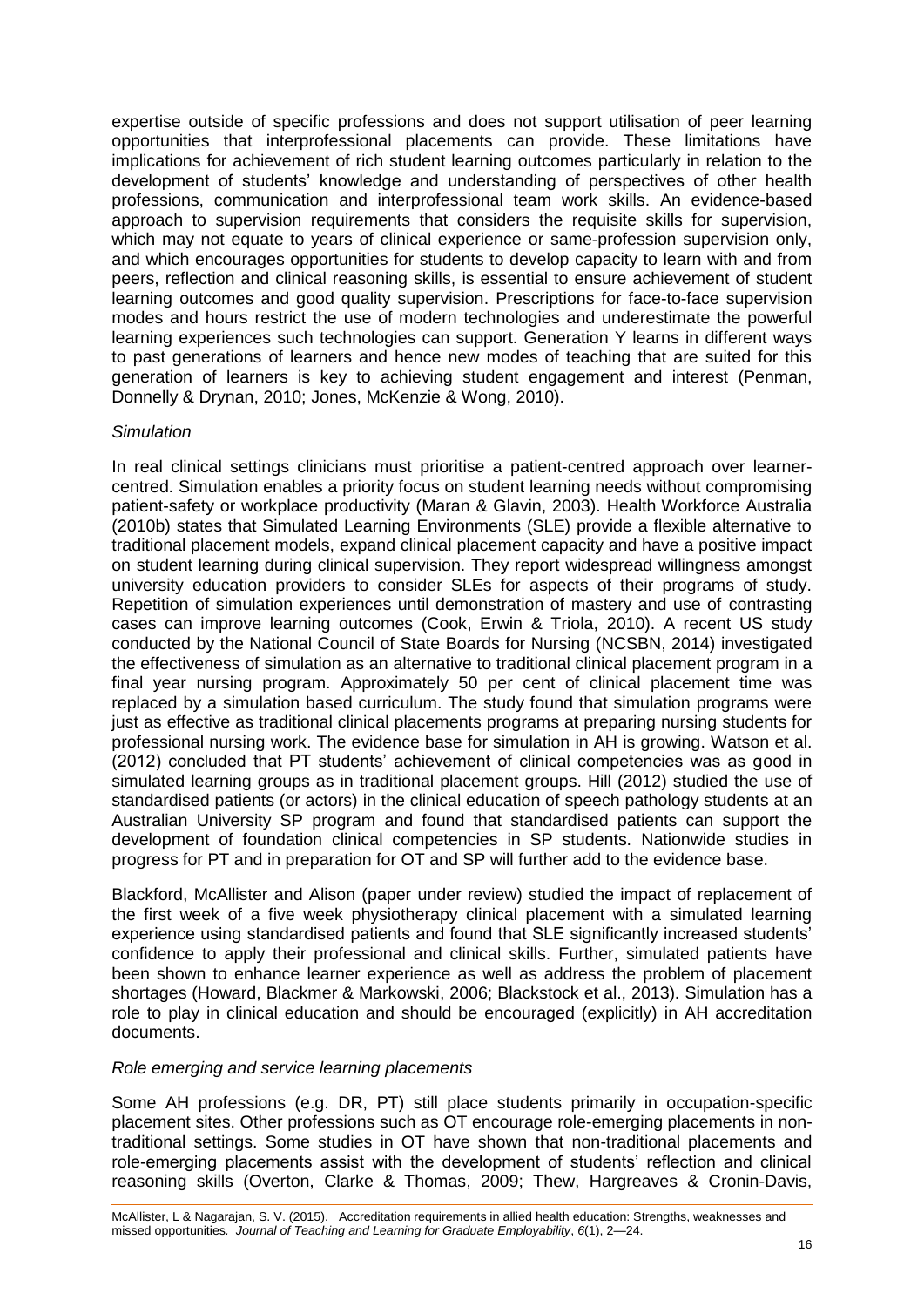2008). Relatively few professions use service learning placements, in which students (typically in teams) engage in activities that address community identified needs together with structured opportunities intentionally designed to promote student learning and development (Jacoby & Associates, 1996). Service learning placements are valued for their capacity to develop interprofessional and generic competencies. While service learning is well established in North America, various barriers, including accreditation requirements have sometimes limited its adoption in Australia. Role-emerging and service learning placements need to be given more consideration in all AH professions both to increase placement capacity and to address generic skills development and work readiness of graduates.

### *Tele-supervision*

Tele-health delivery of services to patients is well established and effective (Theodoros et al., 2006; Russell, 2004). Tele-supervision has the potential to tap into remote placements, utilise the supervision expertise of part-time clinical supervisors and support new supervisors both in rural and urban placement sites. Tele-supervision is not yet widely used but with increasing placement shortages, untapped potential placements as mentioned above, excessive clinician workloads, and difficulty in finding willing supervisors it is essential to develop innovative ways of using fieldwork supervision expertise. While face-to-face or direct supervision is needed for many placement experiences due to reasons such as patient safety, indirect or tele--supervision may still be appropriate for many placement types providing services to low risk patients. Some recent studies have shown the benefits of mobile technologies during clinical training (Vyas, Albright, Walker, Zachariah & Lee, 2010; Lee, Albright, O'Leary, Terkla & Wilson, 2008) to support the education and training of the health workforce and using such technologies to reach underserved communities. Hall (2013) discusses the results from a PT pilot project that explored the effectiveness of video calling using Skype in clinical education. The results showed that tele-supervision was a cost and time effective means of communication with students during their clinical education experiences and provided several opportunities for students to develop partnerships with clinical education academic coordinators and for academic and clinical supervisors to develop partnerships beyond local areas and into rural and regional areas.

Tele-supervision models can also be used to support remote supervisors and hence increase supervisor capacity, providing a win-win for students, universities and clinical supervisors. The evidence base is growing that tele-supervision has similar outcomes or nil negative impact on students' capacity to develop and demonstrate competence in comparison with traditional models of supervision. It is timely for AH accreditation documents to encourage tele-supervision explicitly where appropriate.

### *Multiple Student Placements*

A missed opportunity in the AH accreditation documents is the encouragement of supervision models that have multiple students on placements at one time. It is acknowledged that some 1:1 supervision will still be required in high risk contexts (medically unstable patients, dangerous situations) but in our experience of requesting placements for thousands of students each year, some professions (and some clinicians irrespective of profession) cling to the traditional 1:1 model in the belief that this provides the best learning for students. There is no evidence to support this belief. There is evidence to support that 2:1 and 3:1 models in clinical supervision are as effective as the traditional 1:1 model of supervision (Lekkas et al., 2007; Ladyshewskey, 1995). Rindflesch et al. (2009) found that 3:1 or 4:1 models also produced learning outcomes in OT and PT students which were at least as good as 1:1 models. A comparison study of the three models of placement in OT found that the 2:1 model offered more opportunities for peer support and enhanced quality of the educational experiences through peer learning (Baldry Currens, 2010; Martin, Morris,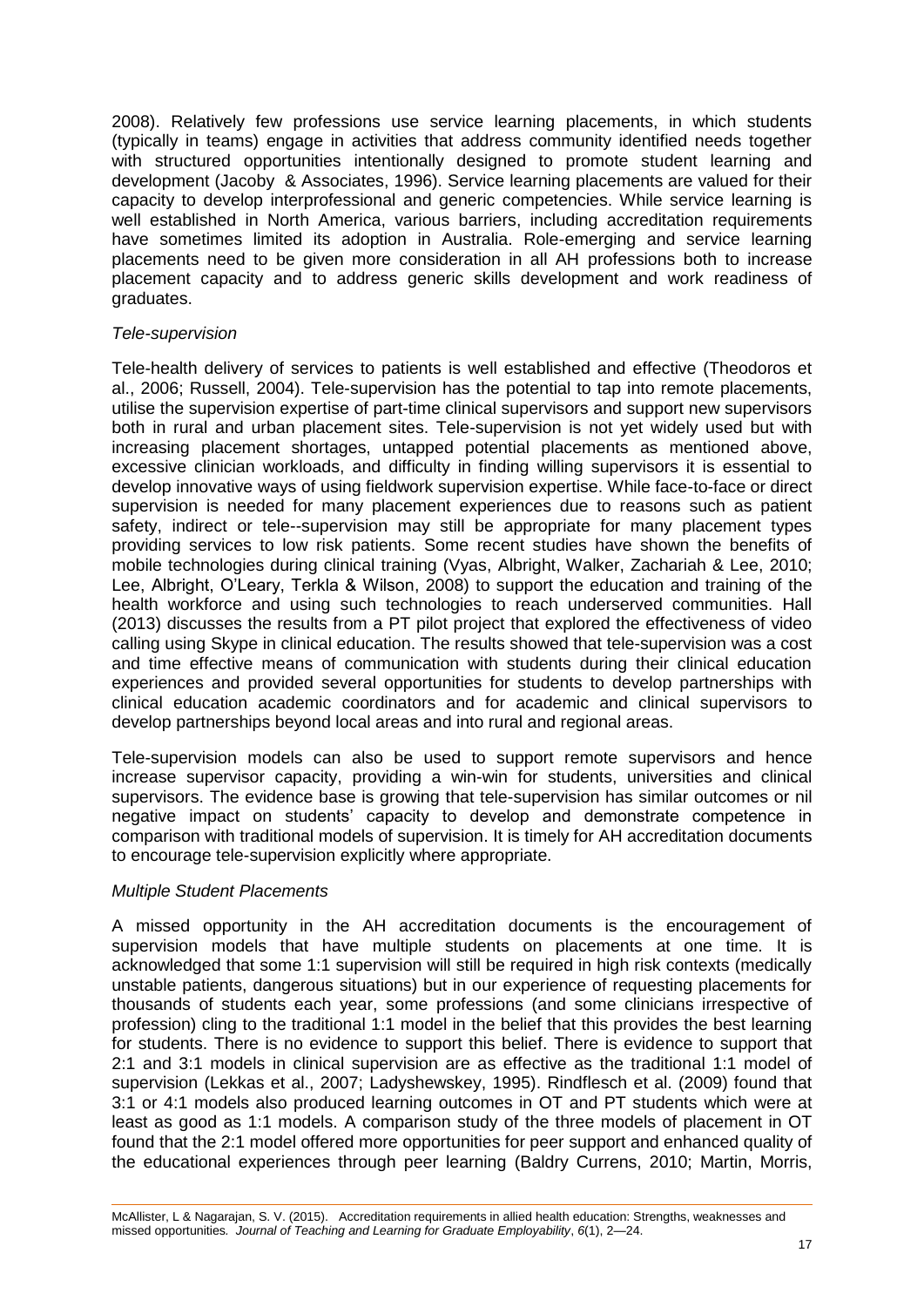Moore, Sadlo & Crouch, 2004; Bristow & Hagler, 1997). Such approaches to supervision also address placement shortages encountered by many AH faculties.

### **Summary of considerations**

Based on a review and comparison of accreditation documents for six AH professions in Australia, summarised in Tables 2 and 3, this paper has identified a number of areas for improvement, consideration and further dialogue. Accrediting bodies, universities and health industry stakeholders are encouraged to collaborate to ensure that accreditation requirements are aligned with workplace requirements for work ready health graduates. In particular, consideration needs to be given to making explicit in accreditation documents the following:

- A holistic view of healthcare by inclusion of bio-psychosocial perspectives in all AH programs.
- A balanced approach to the development of technical profession-specific skills, and generic and interprofessional skills.
- Encouragement of flexible approaches to the facilitation of student learning during placements using a combination of modes including use of modern portable information and communication technologies (i.e., tele-supervision) that is fit for the purpose and ensures patient and learner safety.
- Encouragement for the use of non-traditional and role emerging placements where appropriate.
- Encouragement for the use of simulation in clinical education where appropriate.
- Flexibility in patient types and settings to meet requirements for 'patient types' to be seen by students.
- Encouragement of supervision models that have multiple students on placements at a time and multiple supervisors sharing student supervision.
- A need for employers to sit on accreditation panels to ensure workplace needs for work ready graduates are considered.

Accreditation documentation that explicitly allowed for flexibility in achievement of work ready graduates would enable universities to work with placement sites and clinical supervisors to increase placement numbers, improve quality, more efficiently achieve desired learning outcomes and meet employers' demands for work ready graduates.

### **Conclusion**

This paper analysed the accreditation documents for six Australian AH professions with a view to comparing the accreditation requirements using common criteria such as number of hours of clinical practice for students, patient types and caseload categories in which experience should be obtained, supervisory requirements, academic hours inputs, prescribed placement teaching modes and educational methods, and clinical supervisor staff to student ratios. The focus was primarily on the clinical placement requirements. The findings show that the accreditation criteria and standards perform well for the development of students' conceptual and procedural knowledge. However there are several areas for improvement such as the preparation of graduates to meet current and future needs of healthcare, a focus on biopsychosocial perspectives of health as healthcare models shift from hospital to community-based settings, addressing the gaps in interpretation and intentions of accreditation requirements, the development of AH students' active learning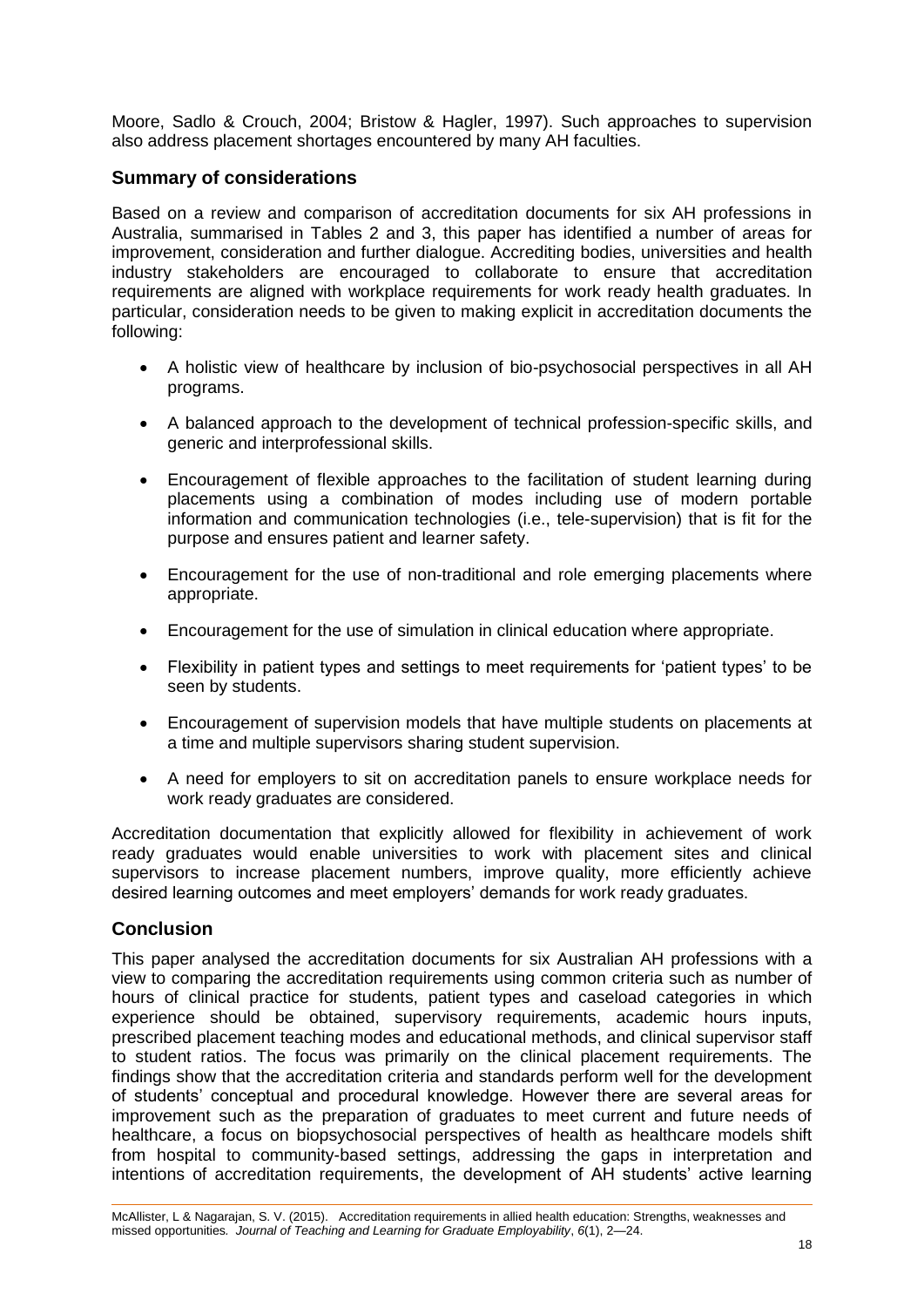capabilities, the encouragement of supervision approaches that are pedagogically sound, an increased emphasis on the development of interprofessional skills, and increased employer representation on accreditation panels. Finally, a summary of the points for consideration by AH accreditation bodies is provided. It is acknowledged that our discussion focused heavily on the missed opportunities in accreditation rather than the self-evident strengths of accreditation. Our aim in this paper was to initiate debate around how changing accreditation requirements might enable the adoption of educational approaches that would better meet future workforce needs.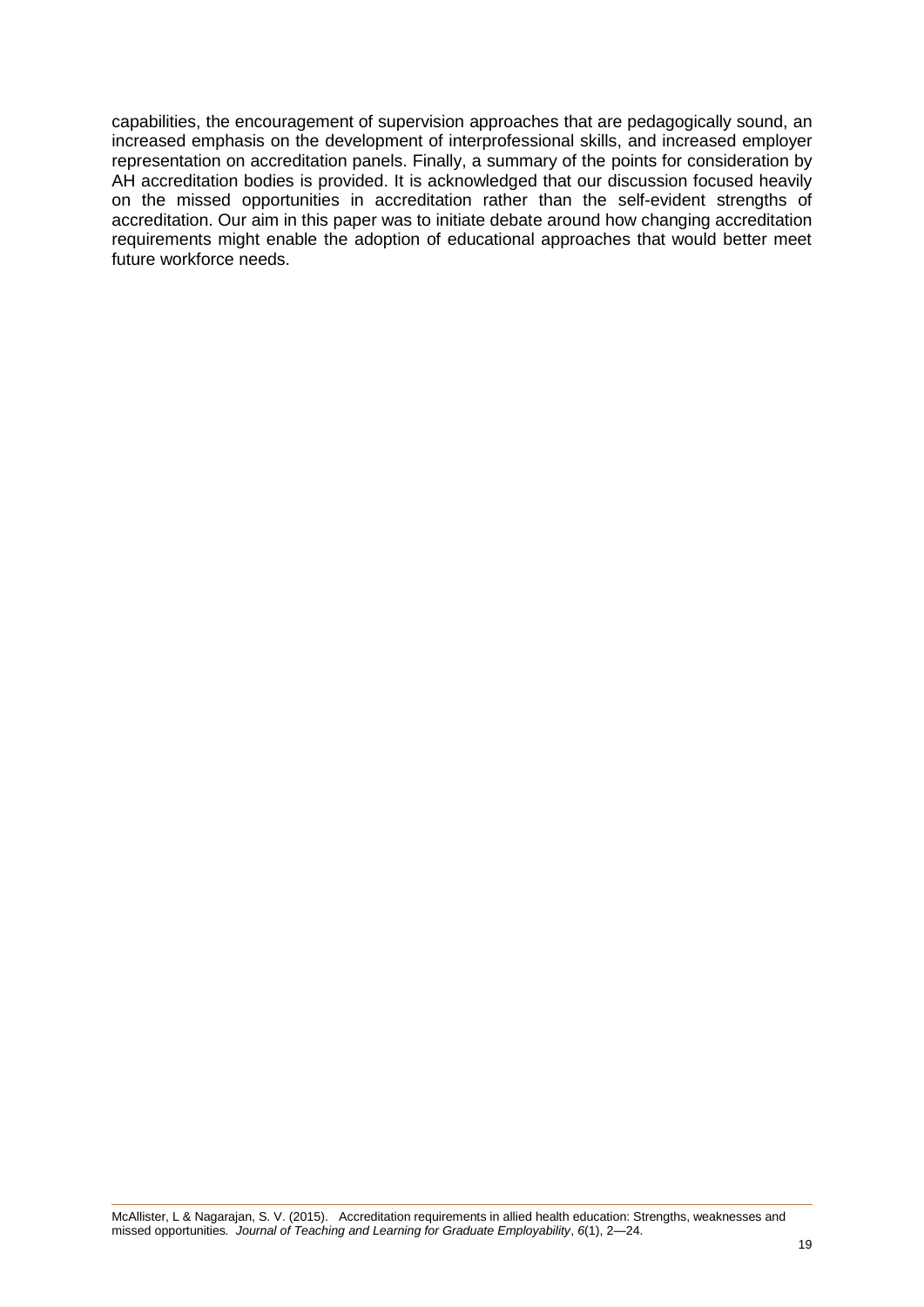# **References**

- ASQA (2013). *Australian Skills and Quality Authority*. Retrieved from <http://www.asqa.gov.au/course-accreditation/accreditation-with-asqa/accreditation-with-asqa.html>
- Australian Government (2011). *Budget 2011-2012: Investing in Australia's regions*. Retrieved from

[http://www.budget.gov.au/20112012/content/glossy/regional/html/regional\\_overview\\_12.htm](http://www.budget.gov.au/20112012/content/glossy/regional/html/regional_overview_12.htm)

Australian Government (2011a). *Closing the gap: Prime Minister's Report 2011.* Retrieved from

[http://www.dss.gov.au/our-responsibilities/indigenous-australians/publications-articles/closing](http://www.dss.gov.au/our-responsibilities/indigenous-australians/publications-articles/closing-the-gap/closing-the-gap-prime-ministers-report-2011)[the-gap/closing-the-gap-prime-ministers-report-2011](http://www.dss.gov.au/our-responsibilities/indigenous-australians/publications-articles/closing-the-gap/closing-the-gap-prime-ministers-report-2011)

- AHPRA (2013). *Australian Health Practitioner and Regulation Agency.* Retrieved from [http://www.ahpra.gov.au](http://www.ahpra.gov.au/)
- Australian Physiotherapy Council (2006). *Australian standards for physiotherapy*. Canberra, Australia: Australian Physiotherapy Council.
- Baldry Currens, J. (2010). Preparing for learning together in fieldwork education practice settings. In L. McAllister, M. Paterson, J. Higgs, & C. Bithell (Eds.), *Innovations in allied health fieldwork education: A critical appraisal* (pp.309-318). Rotterdam, Netherlands: Sense Publishers.
- Billett, S. (2009). Realising the educational worth of integrating work experiences in higher education. *Studies in Higher Education*, *34*(7), 827–843.
- [Blackstock, F.](http://www.ncbi.nlm.nih.gov/pubmed?term=Blackstock%20FC%5BAuthor%5D&cauthor=true&cauthor_uid=23250189), [Watson, K.,](http://www.ncbi.nlm.nih.gov/pubmed?term=Watson%20KM%5BAuthor%5D&cauthor=true&cauthor_uid=23250189) [Morris,](http://www.ncbi.nlm.nih.gov/pubmed?term=Morris%20NR%5BAuthor%5D&cauthor=true&cauthor_uid=23250189) N., [Jones, A.](http://www.ncbi.nlm.nih.gov/pubmed?term=Jones%20A%5BAuthor%5D&cauthor=true&cauthor_uid=23250189), [Wright, A.](http://www.ncbi.nlm.nih.gov/pubmed?term=Wright%20A%5BAuthor%5D&cauthor=true&cauthor_uid=23250189), [McMeeken, J.M.](http://www.ncbi.nlm.nih.gov/pubmed?term=McMeeken%20JM%5BAuthor%5D&cauthor=true&cauthor_uid=23250189), … & [Jull, G.A.](http://www.ncbi.nlm.nih.gov/pubmed?term=Jull%20GA%5BAuthor%5D&cauthor=true&cauthor_uid=23250189) (2013). Simulation can contribute a part of cardiorespiratory physiotherapy clinical education. Two randomized trials. *Simulation in Healthcare-Journal of the Society for Simulation in Healthcare, 8*(1), 32–42.
- Blackford, J., McAllister, L., & Alison, J. (under review). Simulated learning in the clinical education of novice physiotherapy students. *International Journal of Practicebased Learning in Health and Social Care*.
- Bristow, D. & Hagler, P, (1997). Comparison of individual physical therapists' productivity to that of combined physical therapist-student pairs. *Physiotherapy, 83*(10), 16–23.
- Cook, D.A., Erwin, P.J., & Triola, M.M. (2010). Computerized virtual patients in health professions education: A systematic review and meta-analysis. *Academic Medicine*, *85* (10), 1589–1602.
- Dalton M., Keating, J., & Davidson M. (2009). *Development of the assessment of physiotherapy practice (APP): A standardised and valid approach to assessment of clinical competence in physiotherapy*: *Final report*. Canberra: Australian Learning and Teaching Council (ALTC), pp. 6–28. Retrieved from <http://www.olt.gov.au/resource-development-clinical-assessment-griffith-2009>
- Deary I. J., Watson, R., & Hogston, R. (2003). A longitudinal cohort study of burnout and attrition in nursing students. *Journal of Advanced Nursing, 43*, 71–81.
- Dodd, A. (2004). Accreditation as a catalyst for institutional effectiveness. *New Directions for Institutional Research, 123*, 13–25.
- ESSA (2012). *National university course accreditation program: Policies, procedures and application form for academic units applying for accreditation of a course with Exercise & Sports Science Australia.* Retrieved from [http://www.essa.org.au/for](http://www.essa.org.au/for-universities/page1369-2/)[universities/page1369-2/](http://www.essa.org.au/for-universities/page1369-2/)

Fauser, J. J. (1992) Accreditation of allied health education: Assessing for educational

McAllister, L & Nagarajan, S. V. (2015). Accreditation requirements in allied health education: Strengths, weaknesses and missed opportunities*. Journal of Teaching and Learning for Graduate Employability*, *6*(1), 2—24.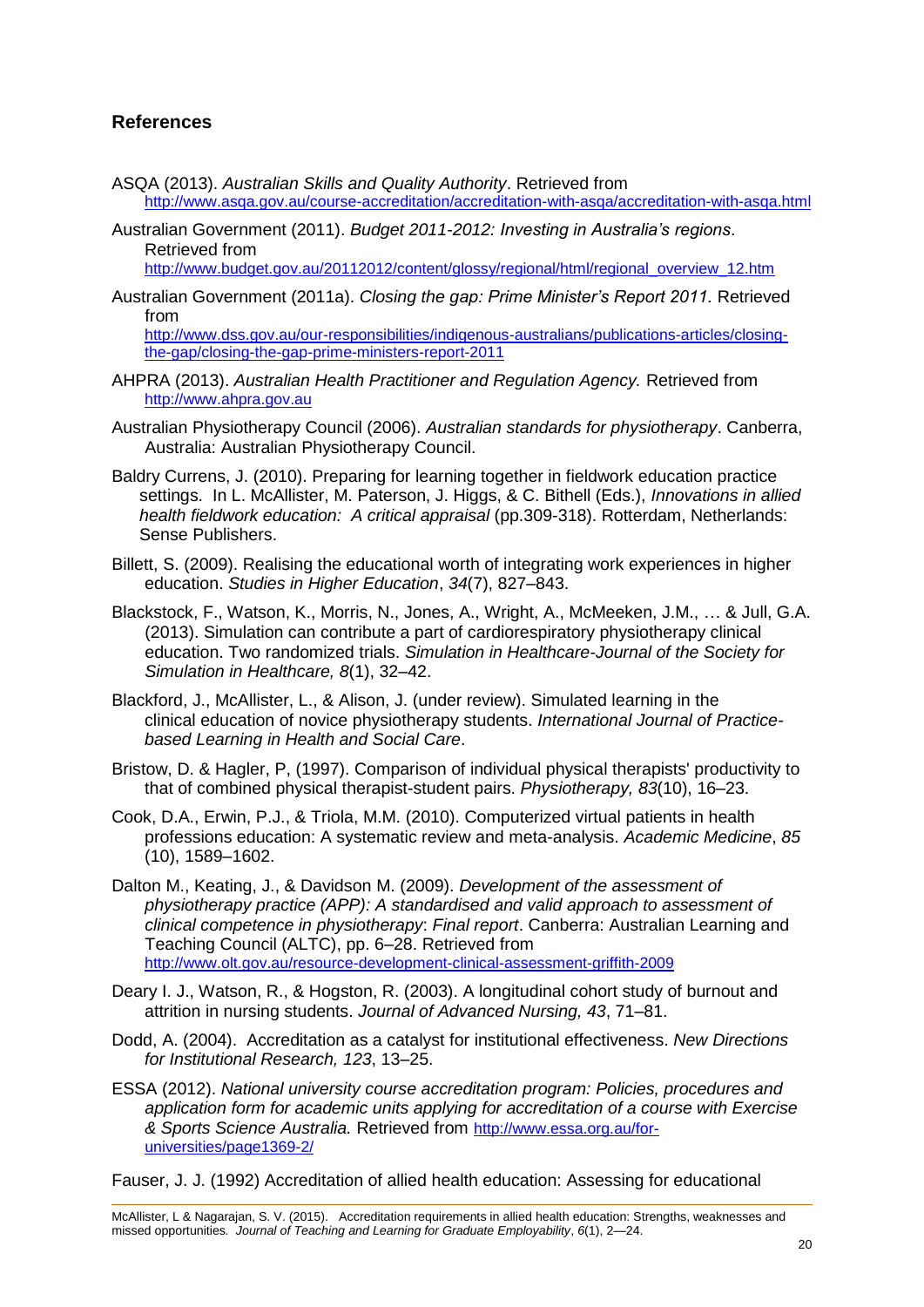effectiveness. *JAMA*, *268*(9), 1123–1126.

- Garling, P. (2008). *Final report of the special commission of inquiry: Acute care services in NSW public hospitals, 2008 – Overview*. State of NSW through the Special Commission of Inquiry: Acute Care Services in New South Wales Public Hospitals.
- Hall, C. A. (2013). What's all the 'Hype' about Skype? The effectiveness of video calling in clinical education. *Journal of Physical Therapy Education*, *27*(1), 77–93.
- Health Workforce Australia. (2010a). *National health workforce planning and research collaboration 2010: Workload measures for AH professionals: Final Report.* Adelaide, Health Workforce Australia.
- Health Workforce Australia (2010b). *Use of simulated learning environments in professional entry level curricula of selected professions in Australia*, December 2010.
- Health Workforce Australia (2011). *Information, analysis and planning*. Retrieved from <http://www.hwa.gov.au/work-programs/information-analysis-and-planning>
- Health Workforce Australia (2013). *Clinical training reform*. Retrieved from <https://www.hwa.gov.au/work-programs/clinical-training-reform>
- Health Workforce Australia (2014). *Clinical training profile: Physiotherapy.* Retrieved from [http://www.hwa.gov.au/sites/default/files/HWA\\_Clinical%20Training%20Profile\\_Physiotherapy\\_L](http://www.hwa.gov.au/sites/default/files/HWA_Clinical%20Training%20Profile_Physiotherapy_LR.pdf) [R.pdf](http://www.hwa.gov.au/sites/default/files/HWA_Clinical%20Training%20Profile_Physiotherapy_LR.pdf)
- Hill, A. (2012). *The use of standardised patients in the clinical education of speech pathology students.* PhD Thesis. The University of Queensland, Brisbane. Retrieved from <http://espace.library.uq.edu.au/view/UQ:284212>
- Holmes, J. D., Bossers, A. M., Polatajko, H. J., Drynan, D. P., Gallagher, M.B., O'Sullivan, C. M., & Denney, J. L. (2010). 1000 fieldwork hours: Analysis of multisite evidence. *Canadian Journal of Occupational Therapy*, *77*, 135–143. doi: 10.2182/cjot.2010.77.3.2
- Haywood, L. M., Blackmer, B., & Markowski, A. (2006). Standardised patients and communities of practice: A realistic strategy for integrating the core values in a physical therapist education program. *Journal of Physical Therapy Education*, *20*(2), 29–37.
- Humphries, D. & Hean, S. (2004). Educating the future workforce: Building the evidence about interprofessional learning. *Journal of Health Services Research Policy*, *9* (1), 24– 27.
- Jacoby, B. & Associates (1996). *Service-learning in higher education: Concepts and practices*. San Francisco: Jossey-Bass.
- Jones, L. E., McKenzie, M., & Wong, M. S. (2010). The use of videoconference technology: Creating innovative and interactive fieldwork education experiences. In L. McAllister, M. Paterson, J. Higgs, & C. Bithell (Eds.), *Innovations in allied health fieldwork education: A critical appraisal* (pp.167-178). Rotterdam, Netherlands: Sense Publishers.
- Kelly, J. & Ahern, K. (2009) Preparing nurses for practice: A phenomenological study of the new graduate in Australia. *Journal of Clinical Nursing*, *18*, 910–918.
- Kilgour, A. (2011). Assessment of competency in radiography students a new approach. *Radiographer: The Official Journal of the Australian Institute of Radiography*, *58*(3), 32– 37.
- Ladyshewskey, R. (1995). Enhancing service productivity in acute care inpatient settings using collaborative clinical education model. *Physical Therapy, 75* (6), 53–63.
- Lee, M.Y., Albright, S.A., O'Leary, L., Terkla, D. G., & Wilson, N. (2008). Expanding the reach of health sciences education and empowering others: The OpenCourseWare initiative at Tufts University. *Medical Teacher*, *30*(2), 159–163.

McAllister, L & Nagarajan, S. V. (2015). Accreditation requirements in allied health education: Strengths, weaknesses and missed opportunities*. Journal of Teaching and Learning for Graduate Employability*, *6*(1), 2—24.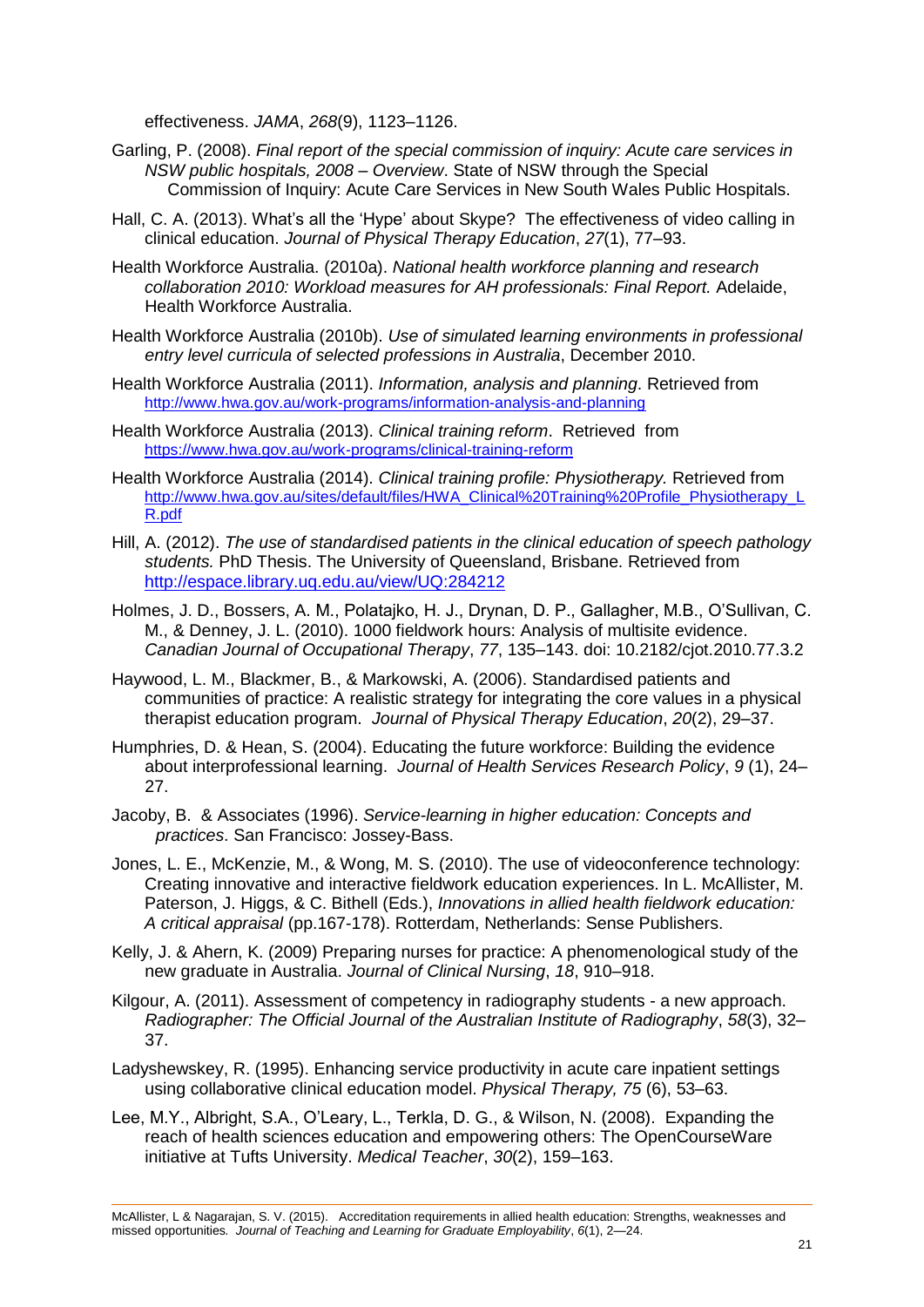- Lekkas, P., Larsen, T., Kumar, S., Grimmer, K., Nyland, L., Chipcase, L., …& Finch, J. (2007). No model of clinical education for physiotherapy students is superior to another: A systematic review. *Australian Journal of Physiotherapy, 53***,** 19–28.
- Maran, N. & Glavin, R. (2003). Low-to high-fidelity simulation a continuum of medical education?. *Medical Education*, *37*(1), 22–28.
- Martin, M., Morris, J., Moore, A., Sadlo, G., & Crouch, V. (2004). Evaluating practice education models in occupational therapy: Comparing 1:1, 2:1 and 3:1 placements. *The British Journal of Occupational Therapy*, *67*, 192-200.
- McAllister S., Lincoln, M., Ferguson, A., & McAllister, L. (2011). *COMPASS® (Competency assessment in speech pathology) assessment and resource manual.* Melbourne: Speech Pathology Australia.
- Medical Radiation Practice Board of Australia (2014). *Medical radiation practice accreditation guidance material.* Australian Health Practitioner and Regulation Agency (AHPRA). Retrieved from <http://www.medicalradiationpracticeboard.gov.au/Accreditation.aspx>
- National Health Workforce Taskforce (2009). *Clinical training governance and organisation*. New South Wales: Health Education and Training Institute.
- National Health and Hospitals Reform Commission. (2009). *A healthier future for all Australians: Final report.* Canberra: Australian Government.
- NCSBN (2014). NCSBN *National simulation study: A longitudinal, randomised controlled study replacing clinical hours with simulation in prelicensure nursing education*. National Council of State Boards of Nursing.
- Newton, J. & McKenna, L. (2007). The transitional journey through the graduate year: A focus group study. *International Journal of Nursing Studies*, *44*(7), 1231–1237.
- NHMRC (2013). *National Health and Medical Research Council (NHMRC) and Other Australian Government Priorities*. Retrieved from <http://www.nhmrc.gov.au/grants/research-funding-statistics-and-data/nhmrc-priorities>
- NSW Ministry of Health. (2011). *Health professionals workforce plan taskforce: Discussion paper to inform and support the NSW government's Health Professionals Workforce Plan,* Sydney: NSW Government.
- NSW Government. (2008). *Budget estimates 2008-09 – NSW Treasury*. Retrieved from [http://www.treasury.nsw.gov.au/budget\\_papers/Budget\\_Papers\\_2008-09/bp3/2008-](http://www.treasury.nsw.gov.au/budget_papers/Budget_Papers_2008-09/bp3/2008-09_budget_paper_3) 09 budget paper 3
- Occupational Therapy Australia. (2011). *Self study manual (revised) for accreditation of entry-level occupational therapy education programs*. (2nd ed.). Fitzroy: Occupational Therapy Australia Programme Accreditation Committee.
- Occupational Therapy Australia (2013). *Response to the occupational therapy council consultation on the accreditation standards, February 2013*. Retrieved from <http://otcouncil.com.au/wp-content/uploads/2012/09/OTA-feedback-to-OTC-on-accred-stds.pdf>
- Overton, A., Clark, M., & Thomas, Y. (2009). A review of non-traditional occupational therapy practice placement education: A focus on role emerging and project placements. *British Journal of Occupational Therapy*, *72*, 294–301.
- Penman, M., Donnelly, C., & Drynan, D. (2010). Using information and communication technology in fieldwork education: Issues and possibilities. In L. McAllister, M. Paterson, J. Higgs, & C. Bithell, (Eds.), *Innovations in allied health fieldwork education: A critical appraisal*. Rotterdam, Netherlands: Sense Publishers, pp.167–178.

Rindflesch, A. B., Dunfee, H. J., Cieslak, K. R., Eischen, S. L., Trenary, T., Calley, D. Q., &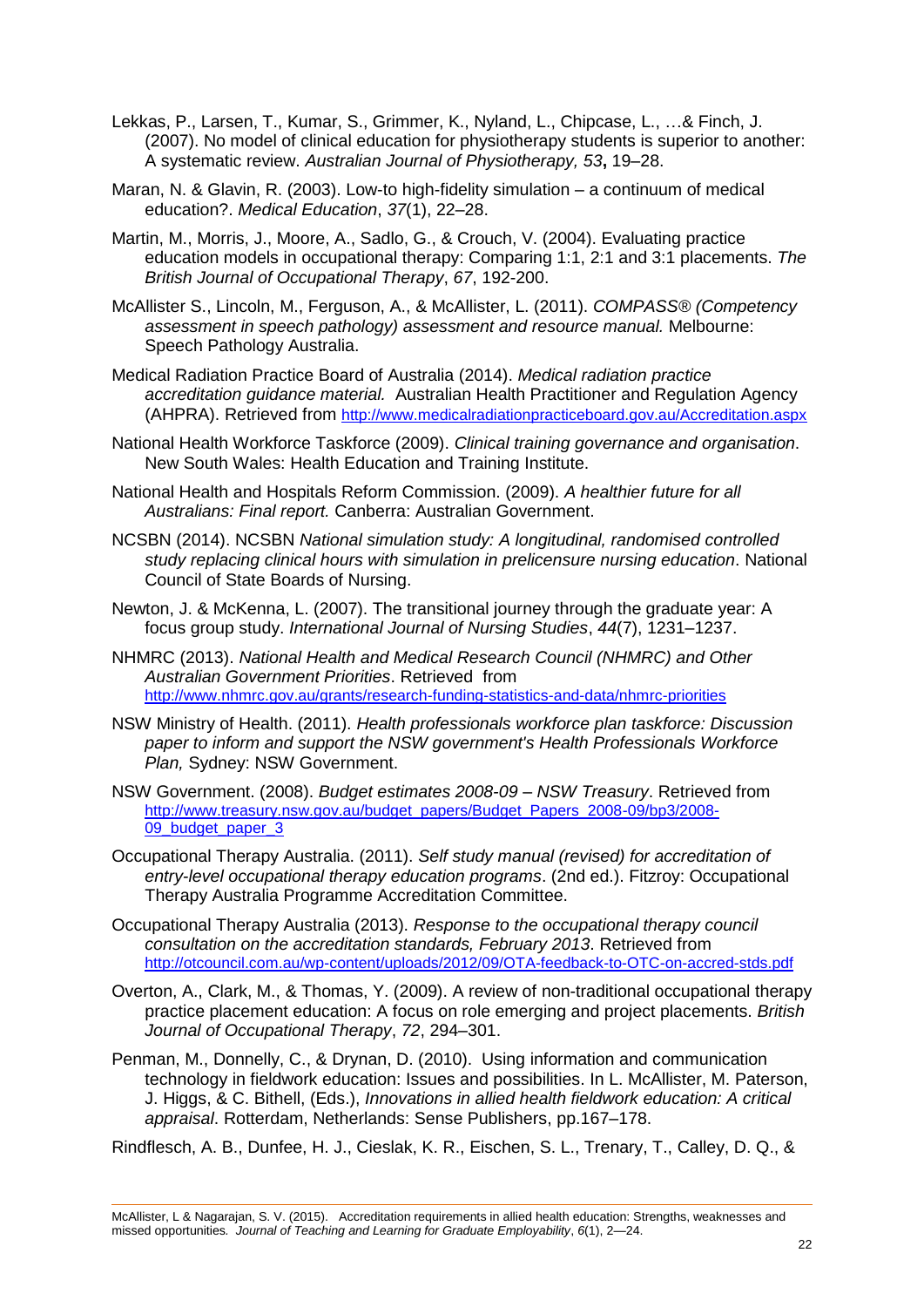Heinle, D. K. (2009). Collaborative model of clinical education in physical and occupational therapy at the Mayo clinic. *Journal of Allied Health*, *38*(3), 132–142.

- Rodger, S., Webb, G., Devitt, L., Gilbert, J., Wrightson, P., & McMeeken, J. (2008). Clinical education and practice placements in the allied health professions: An international perspective. *Journal of Allied Health, 37*, 53–62.
- Russell, T. (2004). *Establishing the efficacy of telemedicine as a clinical tool for physiotherapists: From systems design to randomised controlled trial*. PhD Thesis. The University of Queensland, Brisbane.
- Sheepway, L., Lincoln, M., & McAllister, S. (2014) Impact of placement type on the development of clinical competency in speech–language pathology students. *International Journal of Language and Communication and Disorders*, *49*(2)*,* 189–203.
- Speech Pathology Australia (2011). Competency based occupational standards (C-BOS) for speech pathologist: Entry level. Revised 2011. Melbourne, Australia: The Speech Pathology Association of Australia Limited.
- Speech Pathology Australia (2014). Accreditation of speech pathology degree programs. Melbourne, Australia: The Speech Pathology Association of Australia Limited.
- SPEF-R (2013). Student practice evaluation form (SPEF-Revised Edition Package). Retrieved from <http://www.uq.edu.au/spef/>
- TEQSA (2014). Higher Education Standards Framework. Retrieved from <http://www.teqsa.gov.au/higher-education-standards-framework>
- Theodoros, D. G., Constantinescu, G., Russell, T., Ward, E. C., Wilson, S. J., & Wootton, R. (2006). Treating the speech disorder in Parkinson's disease online. *Journal of Telemedicine and Telecare*, *12*, Supplement 3, 88–91.
- Thew, M., Hargreaves, A., & Cronin-Davis, J. (2008). An evaluation of a role-emerging practice placement model for a full cohort of occupational therapy students. *British Journal of Occupational Therapy*, *71*, 348–353.
- Thomas, Y., Penman, M., & Williamson, P. (2005). Australian and New Zealand fieldwork: Charting the territory for future practice. *Australian Occupational Therapy Journal*, *52*, 78–81.
- Tinning, R., Jenkins, D., Collins, J., Rossi, T., & Brancato, T. (2012) Major practicum as a learning site for exercise science professionals: A pilot study. *European Physical Education Review*, *18*(2), 239–244.
- Vyas, R., Albright, S., Walker, D., Zachariah, A., & Lee, M.Y. (2010). Clinical training in remote sites using mobile technology: An India-USA partnership. *Distance Education*, *31*(2), 211–226.
- Walker, A., Yong, M., Pang, L., Fullarton, C., Costa, B., & Dunning, A. M. T. (2013). Work readiness of graduate health professionals. *Nurse Education Today*, 33, 116–122. doi: 10.1016/j.nedt.2012.01.007
- Watson, K., Wright, A., Morris, N., McMeeken., J., Rivett, D., Blackstock, F., … Jull, G. (2012). Can simulation replace part of clinical time? Two parallel randomised controlled trials. *Medical Education, 46*(7), 657–667.
- Wergin, J F. (2005). Higher education: Waking up to the importance of accreditation. *Change, (3)*, 35–41. Retrieved from <http://go.galegroup.com/ps/i.do?id=GALE%7CA132680056&v=2.1&u=usyd&it=r&p=EAIM&sw=w>
- WFOT (2002). *World Federation of Occupational Therapists: Minimum standards for the education of occupational therapists*. Retrieved from [www.wfot.org](http://www.wfot.org/)

McAllister, L & Nagarajan, S. V. (2015). Accreditation requirements in allied health education: Strengths, weaknesses and missed opportunities*. Journal of Teaching and Learning for Graduate Employability*, *6*(1), 2—24.